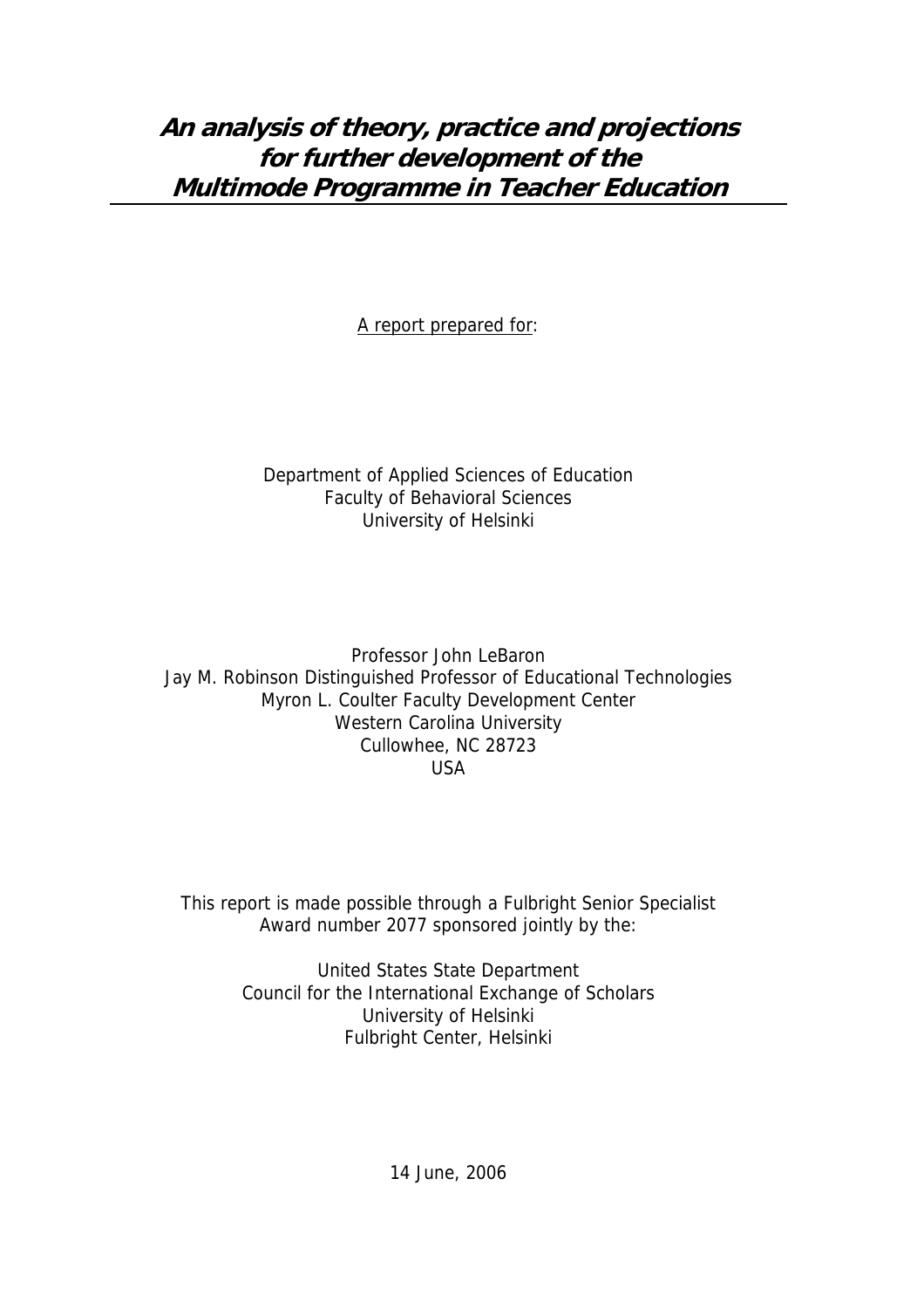universities shall interact with the surrounding society and promote the social impact of research findings The mission of the University shall be to promote free research and scientific and artistic education, to provide higher education based on research, and to educate students to serve their country and humanity. In carrying out their mission, the and artistic activities.

- Strategic Plan of the University of Helsinki 2007-2009, p. 57

## **Multimode Teacher Education project description: Background discussion**

The Multimode Teacher Education (MM-TE) Program is situated in the Helsinki University (HU) Faculty of Behavioural Sciences, Department of Applied Sciences of Education. It was launched in 2001, having accepted 40 students annually since that time. The last class of students assigned specifically to this project will be accepted in 2006. At the current time, there are 200 students in the Program. Student entry standards are very high (approximately 20% of applicants accepted) resulting in an elite, well-qualified student body. Funding has been awarded for Program continuation through 2009 to complete research and to continue serving students already accepted into the program. Relative to the size of the whole University, faculty and department, MM-TE is a relatively small project. Total HU enrollment is approximately 38,000, supported by a staff of 7,500.

Finland's exceedingly high standard of schooling and teacher education is worth noting in greater depth. Several interviewees have confirmed that Finnish admission into teacher education programs is more competitive than it is for medical school, even though the relative career compensation remains quite disproportionate. MM-TE has been funded through a blend of Finnish Ministry of Education and University support, depending critically on the Ministry portion of the funding. No additional students will be accepted beyond the current year. This project employs a full-time researcher -- rare for such Finnish projects. Ministry funding supports most of the project's operating expenses, including most of the highly labor-intensive costs of instruction.

Recently, the program was forward-funded for three additional years (through 2009) at an annual level of €450,000. This funding is expected to support the studies of students remaining in the program and refined in-depth project research. Funding to date has supported the project launch, the participation of students accepted to date, instruction, project research, and a variety of ancillary expenses. Generally, program research has been practical, producing a series of case studies primarily qualitative in nature. (While project-level qualitative research produces highly valuable knowledge, there may be opportunity for larger scale, quantitative study, and hence funding to support it, on the longer-term outcomes of this program.) According to the Program Research Group, the project is now expected to apply knowledge gained from the MM-TE project toward new applications and priorities. One such priority may be teacher preparation for multicultural learners. By the same token, the ministry expects the University to transfer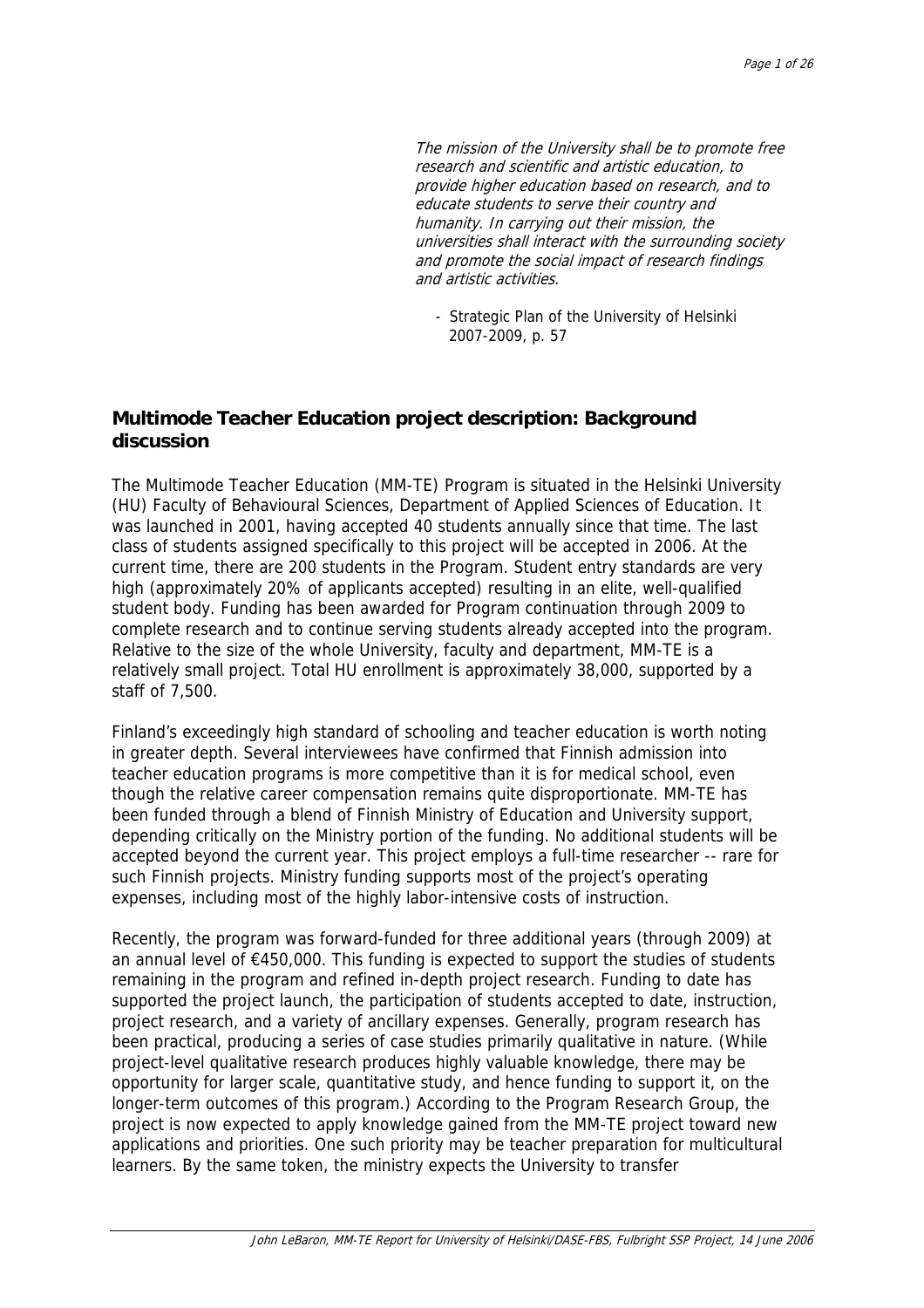achievements of the MM-TE pilot effort to the basic, permanent range of departmental offerings.

Sustaining the project initiative beyond the initial funding phases is a major current challenge that the assignment represented in this paper has been asked to tackle. If the project fails to sustain itself, there would be tangible and intangible losses to the primarily targeted student audience. The project addresses a project constituency demonstrating substantial need. If the project were to cease formal operation, this need would become progressively unmet. The need would not disappear, however. According to the project researcher, core University funding levels are calculated according to the numbers of graduating students. Thus there is an incentive to move students successfully through programs in the shortest possible period of time. Core University funding pursuant to the graduation of MM-TE students might be applied to future project sustenance. Thus, it will be important to assure that MM-TE graduating numbers are earmarked explicitly to the forward project funding that these numbers produce.

The Finnish National Board of Education summary of OECD's 2003 PISA report indicates that the MM-TE project aligns with one of the world's best public primary and secondary school systems. Global reporting in respected journals supports the PISA findings (*Economist*, 2006, OECD, 2004). These strengths are based largely on effective teachers and efficient teaching. This in turn reflects directly and favorably on the quality of teacher education throughout Finland.

For the period studied, Finnish student mathematics achievement ranked at the top among the nations compared, with particular strength demonstrated in the weakest quartile of student performance. Contrary to the situation in many countries, student achievement in Finland is relatively uniform among schools in different regions and socioeconomic areas. However, according to PISA, the use of ICT in Finnish schools appeared to be dropping as at 2003. This shortcoming is troubling because it highlights particular challenges teacher educators confront as they integrate higher conceptual orders of ITC into their own learning, their teaching, and hence the future teaching practice of the students they supervise (Lavonen, et al., 2006).

This report is based partly on interviews with several personnel in and outside HU who share concern about the MM-TE project (please see list of interviewees at end of this Report.) Supporting these interviews is the study of relevant University documents, especially related to institutional mission and strategic planning. Related literature on research and practice was also consulted by the guest researcher in preparing this report.

### **MM-TE: Philosophy, vision, mission, conceptual foundation**

From a variety of project documents provided by Dr. Kynäslahti the values outlined below have driven the MM-TE project since its inception, and continue to drive it today. The analysis of Dr. Kynäslahti's work is supported by communication and papers provided by his peers in the HU Department of Applied Sciences of Education, including Ms. Sari Koski-Kotiranta, Prof. Leena Krokfors, Prof. Jari Lavonen, Prof. Seppo Tella, and Ms. Annukka Uusitalo. The initial conceptualization of the MM-TE project sought to incorporate several unique attributes and strengths into its program design. These attributes were considered in the light of the overall strategic priorities published by the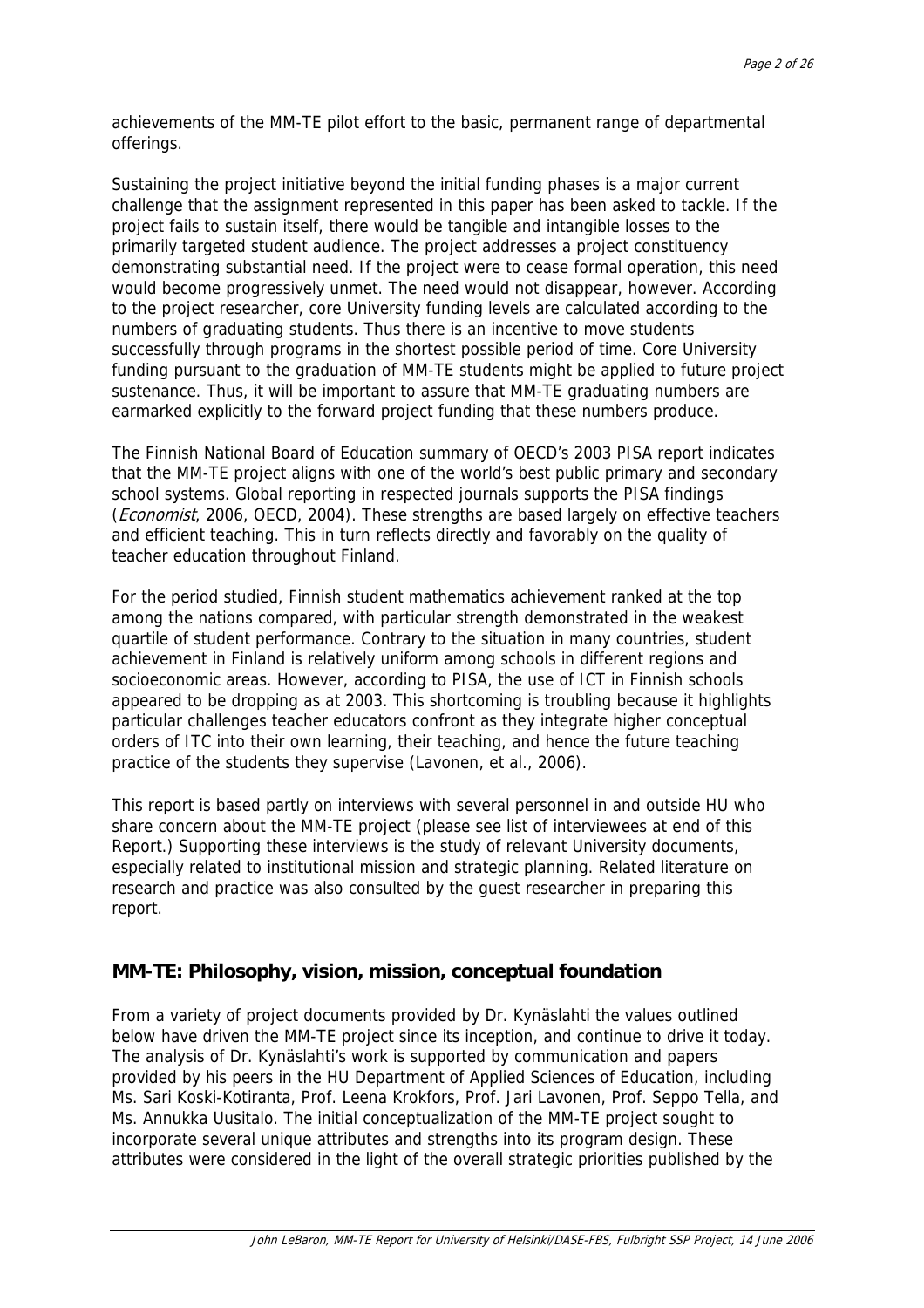University's Department of Applied Sciences of Education, the Faculty of Education, the Finnish Ministry of Education and other relevant entities.

MM-TE focuses on the "learning while working" needs of contemporary, mature classlevel teachers who are practicing in schools, are not yet fully qualified for teaching beyond kindergarten, and need full qualification in order to secure permanent school teaching placements and to advance in their careers. This is the practical priority addressed by this project.

On a more philosophical level, however, MM-TE places a particularly high value on the importance of teacher research, exemplified by the scholarly habits of mind developed by students as a result of their participation in this program, and the daily research driven by action and classroom practice. Equally important is the consistent integration of research, theory and practice. Thus, MM-TE strongly emphasizes scholarship both as backdrop and foreground to the methodological and discipline-specific facets of teacher education. Teacher created and published research is therefore strongly encouraged.

Since MM-TE serves school-based working professionals who possess limited discretionary time for study, from its launch program delivery has been designed with combination of networked ICT and face-to-face (F2F) engagement. Consistent with University mission, the ICT components have been designed and executed to the highest possible quality standards so that students undertaking F2F project components enjoy first-rate experiences, but not necessarily the precise equivalent of F2F study.

Certain kinds of teacher preparation activity, such as classroom-based practica, do not lend themselves particularly well to ICT delivery and are therefore managed on an inperson basis. The need for strong ICT components is further demanded by enrollments of many students who live elsewhere in Finland, substantially distant from Helsinki. Several department-based teacher education programs, including MM-TE, have blended ICT with site-based education to capitalize on the strengths of each (Meisalo et al., 2006). Lavonen et al. (2006) describe components for the successful preparation and support of University staff in personal adoption and institutional diffusion of ITC.

Multimode teacher education has been analyzed from various conceptual perspectives. The "learning while working" concept, briefly discussed above, has been given detailed treatment in Kynäslahti's papers cited in the reference section of this document. Other perspectives contributing to the conceptual analysis of MM-TE include consideration of "distance education" as distinct from traditional, classroom-based education. In this respect, the following categorizations of "distance education" are suggested:

- **EXTERGHT OPS** independent operations offered as extensions to traditional university programs
- consultation partnerships between traditional academic departments and other organizational entities (e.g., lectures are centrally distributed and personalized instructional service is provided locally by formal agreement)
- department-based side-by-side integrated systems in which parallel programs of identical content are offered simultaneously at-a-distance and face-to-face

Kynäslahti suggests that MM-TE falls into the "integrated systems" category, although it seems to have "consultative" elements as well, especially related to the University's partnership with schools. Finally, project documentation explores the question of alternative pedagogies that prompt the endless scholarly debates about the relative capacities and benefits of alternative choices in program design and project execution.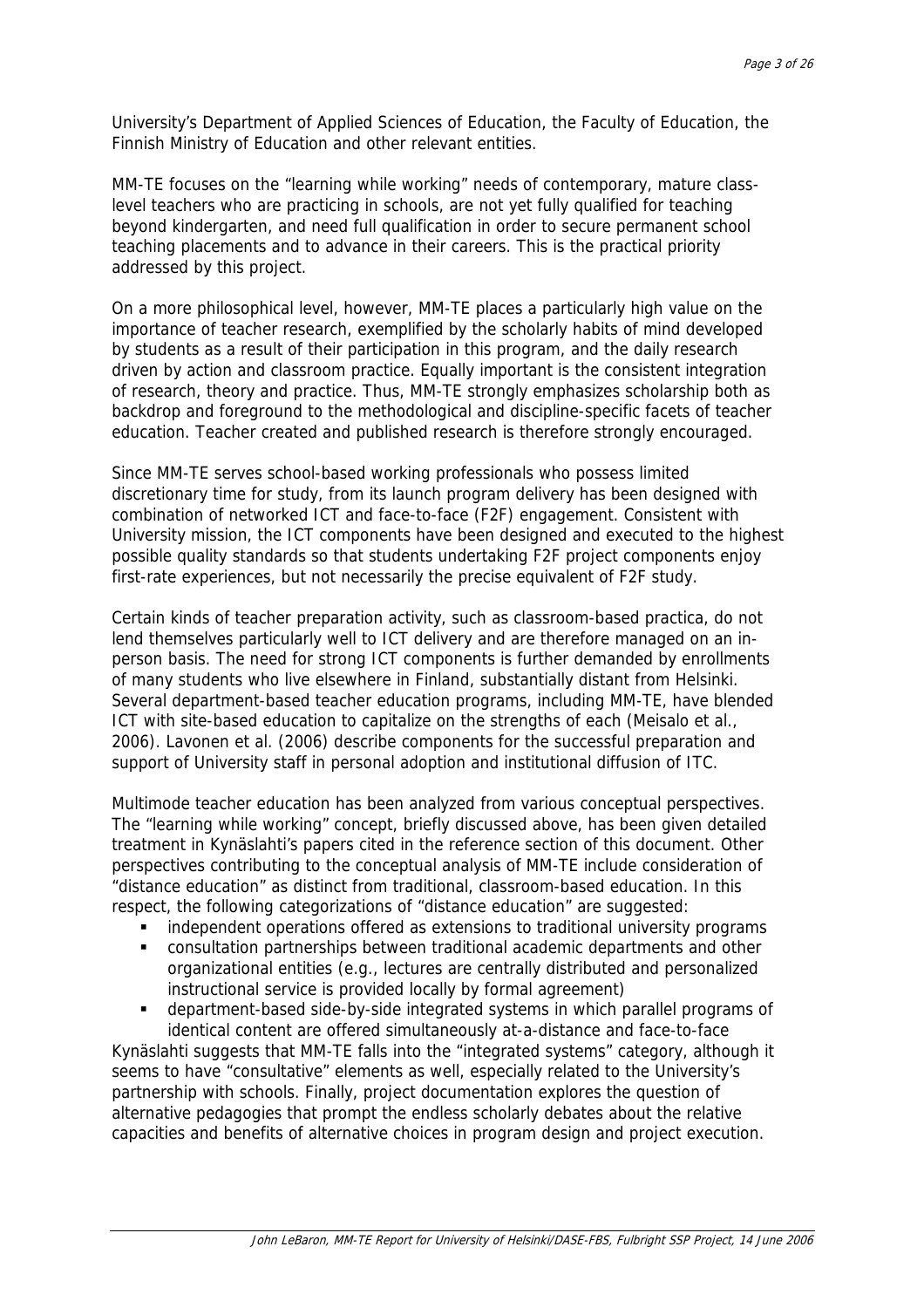As individual segments, single parts of this theoretical scaffolding may appear somewhat pedestrian. Taken together as an integrated programmatic whole, however, they clearly advance research and program development in the field of teacher preparation and offer an attractive conceptual baseline for future support.

# **Observations about the documentation and discussion of MM-TE**

Initial observations. Because, as suggested in one of the project documents supplied by Dr. Kynäslahti, teacher education throughout the developed world tends to follow a standardized program format, it is important to focus on the unique strengths of the MM-TE Project:

- **Focus on "learning while working"**
- Integration of research with theory in program design and student work
- **Promotion of teacher-created research based on practice**
- Facilitation of critical reflective practice that takes advantage of authoritative research while capitalizing on the intuitive knowledge that teachers gain only from experience
- Encouragement of habits of mind and work that respect diverse forms of teacher knowledge (thinking, action, reflection, evaluation, discussion and publication)
- Use of digital media and communications to enable scholarly engagement from the geographical, pedagogical and transactional distance described by Moore (1973, 1989)
- Blending of e-learning with site-based education to capitalize on the strengths of each

MM-TE has been analyzed from the following conceptual perspectives, among others:

- 1. Distance education
- 2. Alternative pedagogical interpretations
- 3. The "learning while working" concept

Combining these perspectives with fresh thinking offers a foundation to generate new external support for fresh initiatives, thereby better assuring continued service to the constituency that MM-TE was originally designed to help.

Updating the expressions of discourse. The term "distance education" might be reconsidered as one of the conceptual underpinnings for MM-TE. "Distance education" now carries a connotation bringing to mind a traditional, centralized delivery of instruction and educational service to student populations who live too far away from a campus to attend site-based classes. Almost a decade ago, Tella discussed this perplexing "alphabet soup" of terminology in technology-based, network supported education (Tella, 1998). The intervening years have failed to clear up the confusion.

Although the MM-TE project serves such audiences, increasingly it is serving students who live close enough to commute to Helsinki. These students may not choose traditional teacher education for reasons other than geographical; such as their relative maturity, demands of home life, scheduling pressures, and/or the asynchronous benefits of program design. The concept "digitally-enabled," "digitally-enhanced," "digitallynetworked" or "open and flexible" might better describe the modern character of this project. (For simplicity in this remaining discussion, I shall use the term "digitallyenhanced," although the choice of terms may not matter much.)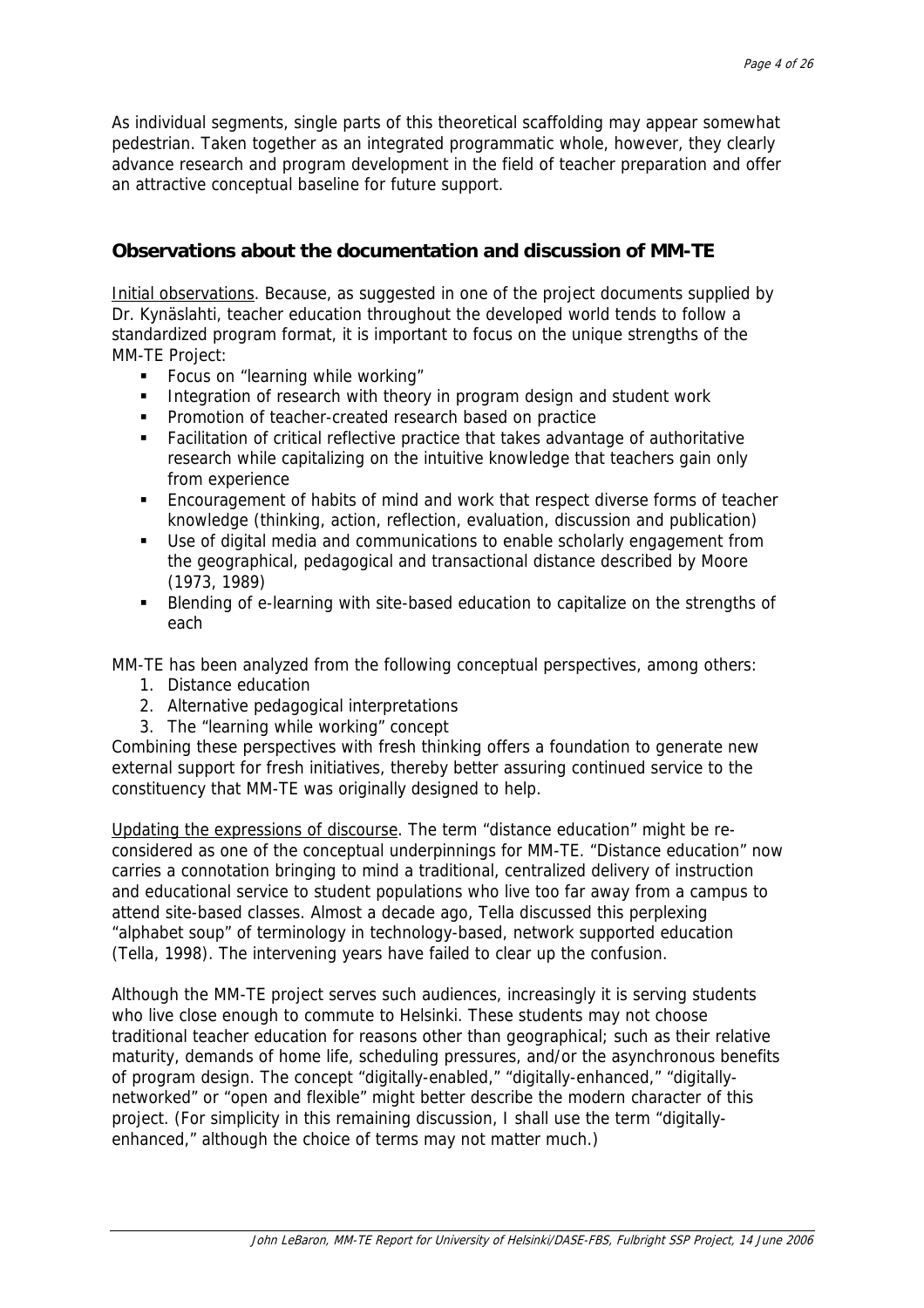The "blended" approach to MM-TE study provides flexibility to all categories of project responsible parties: project directors, curriculum/course designers, instructors, students, administrators and funders. The term "blended learning" typically refers to multiple modes of engagement within the context of a particular course, but in the case of MM-TE the term is understood in different ways, for example:

- The variety of technologies employed in the academic delivery of the whole program
- Course delivery procedures that include F2F and digitally enhanced methods
- **Individualized mentoring conducted in-person and in digitally-enhanced ways**
- Whole-group versus small-group interaction within the learning community, digitally enhanced or F2F

These alternative understandings are not mutually-exclusive, and may be combined powerfully to meet a variety of needs and circumstances.

Additional issues of "alternative interpretations." Notwithstanding Simonsen's advocacy for learning equivalency between electronic and site-based learning (Simonsen et al., 1999), new modes of learning and teaching enabled by digital networks are rarely, if ever, "equivalent" (Kassop, 2003; Koory, 2003; LeBaron and Miller, 2004; Smith, Ferguson and Caris, 2001). Given education's emerging capacity to create and distribute information in a wide range of media from an enormous array of human and bibliographic databases, the power of asynchronous communication, the changing role of instruction from the transmissive "delivery" to the communal "construction" of knowledge (Kearsley and Schneiderman, 1999; Jones, 1998), the question for our education future, therefore, may not be "Can digitally-enhanced education match faceto-face settings," but "Can face-to-face teaching match digitally-enhanced environments?" Looking ahead, Simonsen's sense about the "appropriate application" of distance education methods may well become irrelevant when digital enhancement ultimately enables pedagogical procedures and methods that outstrip many, if not most, opportunities of the physically-bound classroom.

Questions of research. The MM-TE project places a high priority on research: connecting research to learning theory on the part of students; creating inquiry-centred "habits of mind" among the enrolled students; embedding continuous pedagogical reflection and research in practice emerging from school classrooms. Building on this commitment to research, MM-TE now has the opportunity to build on the work of Meisalo et al. (2006) by conducting research on its own unique practices. Such research is possible in the subfields of learning, pedagogy, andragogy, leadership, policy and other pertinent areas. Questions might include:

- In what ways do the unique project designs promote student learning?
- What is the relationship between specific project practice and improved classroom teaching?
- What project elements promote the attributes of student research and reflection valued by the project?
- **How might new designs promote the diffusion of project-generated knowledge in** affiliated schools?
- What is the iterative interplay between projects of this nature, university mission and national policy?

The importance of this type of question is stressed by Derek Bok, former president of Harvard University who recently wrote, "...Studies indicate that problem-based discussion, group study, and other forms of active learning produce greater gains in critical thinking than lectures, yet the lecture format is still the standard in most college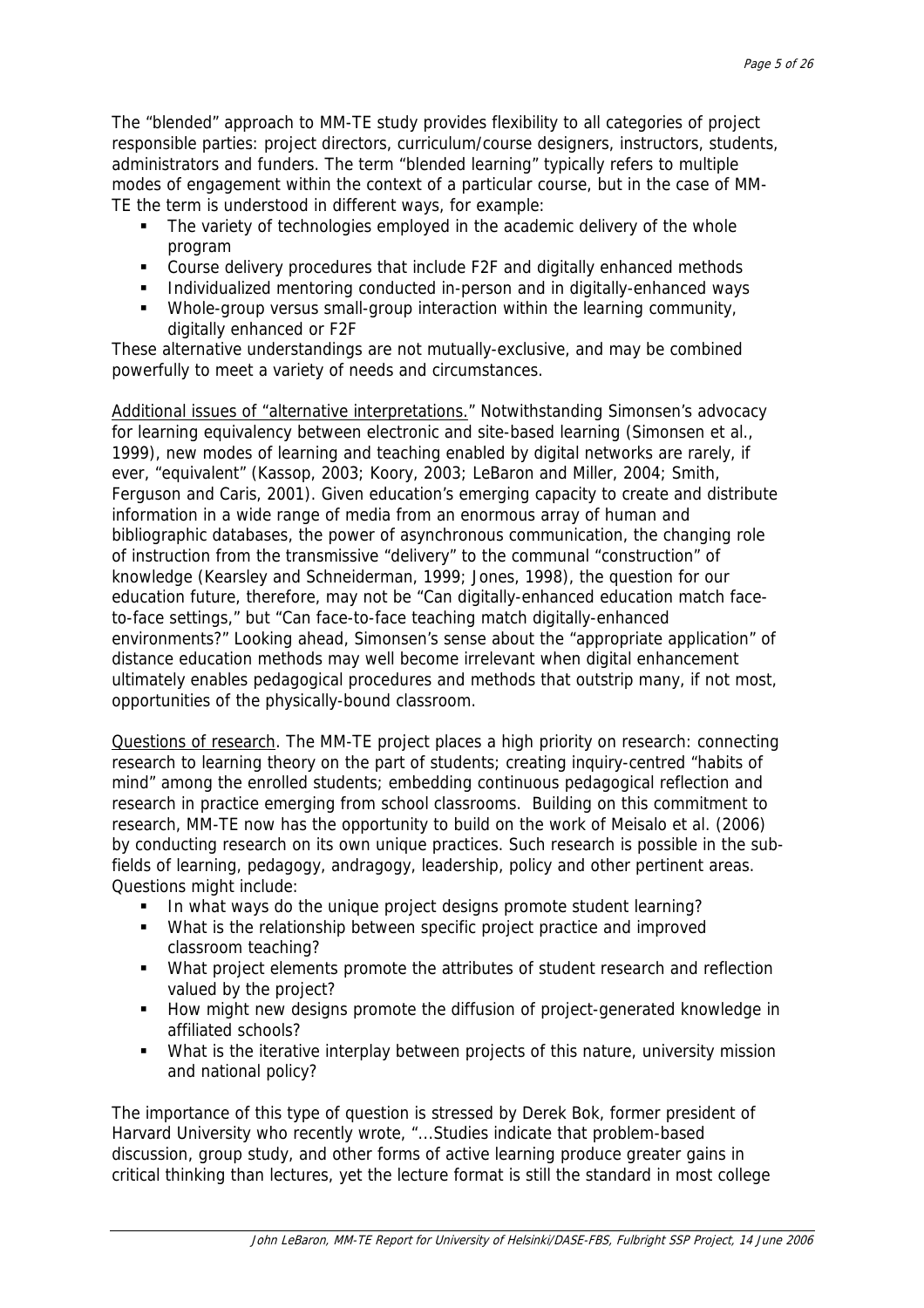classes, especially in large universities" (Bok, 2005). The lecture format, however, is anything but dominant in MM-TE practice. This reality warrants consistent articulation in the project's quest for continuing support.

Role of the Finnish Virtual University. There seems to be some ambivalence related to the Finnish Virtual University (FVU) role. FVU was conceived as a vehicle for cooperation among existing Finland institutions of higher education (IHEs), but FVU may have taken on a life of its own, competing with traditional institutions for scarce resources, and imposing overhead costs for services that the constituent IHEs might prefer to cover within their own fixed cost budgets through bilateral or multilateral agreements with other Finnish institutions. The problem here appears to exist at the highest levels of Finnish educational policy, insofar as a distinct FVU role remains unclear in relation to the responsibilities of the Nation's established campus-based universities. With or without FVU participation, there may be opportunity to support project sustenance and growth through collaborative agreements with other universities in Finland.

From some interviews, the FVU-HU relationship appears to offer benefits as well as costs. For example, if the MM-TE project were to pursue more aggressively the possibility of cross-institutional collaboration within Finland, FVU affiliation might afford greater institutional weight for achieving the following objectives:

- Building a more robust, inter-regional community of participating schools
- Securing network/software tools for technology-supported innovation
- **•** Creating a more diverse community of project expertise (university supervisors, local school mentors)
- Establishing programmatic and political credibility for new infusions of external funding
- Creating a stronger national base for international cooperation

Of course, the objectives listed above must be perceived as relevant by local program personnel. The ambivalence of HU personnel toward the FVU is a particularly delicate problem because the HU Educational Centre for ITC coordinates the technical activities of the Virtual University. Special Ministry of Education support of €1.6 million for this service will end in 2006. The 21 individual member Universities will instead be assessed a share of future FVU support resulting in a support level significantly lower than that provided until now by the Ministry. Presumably, the shortfall will be reduced by FVU fees charged for special initiatives.

Variations on the "learning while working" theme. Several interviewees have pointed out that all teacher education students learn while working, whether or not they are enrolled in this particular MM-TE program. While this may be true, the nature of the scholarly work that contextualizes the learning is quite different when daily "real world" contexts are deliberately woven into the program of study than when it occurs in a more artificial practicum setting. Younger students studying in the basic Department programs are linking practice with theory in the context of a structured practicum (a "laboratory" of sorts). On the other hand, the more mature students in the MM-TE program are learning in the context of their full-time jobs. For them, every day is a "practicum" where the laboratory setting is the real world of their own classrooms rather than a structured setting designed specifically for their practical induction into the field. In a recent Journal of Education for Teaching article, Krokfors et al., (2006) describe this phenomenon very thoroughly. Thus, integration of MM-TE project into the basic teacher education program risks compromising this unique and valuable aspect of the "learning while working" concept.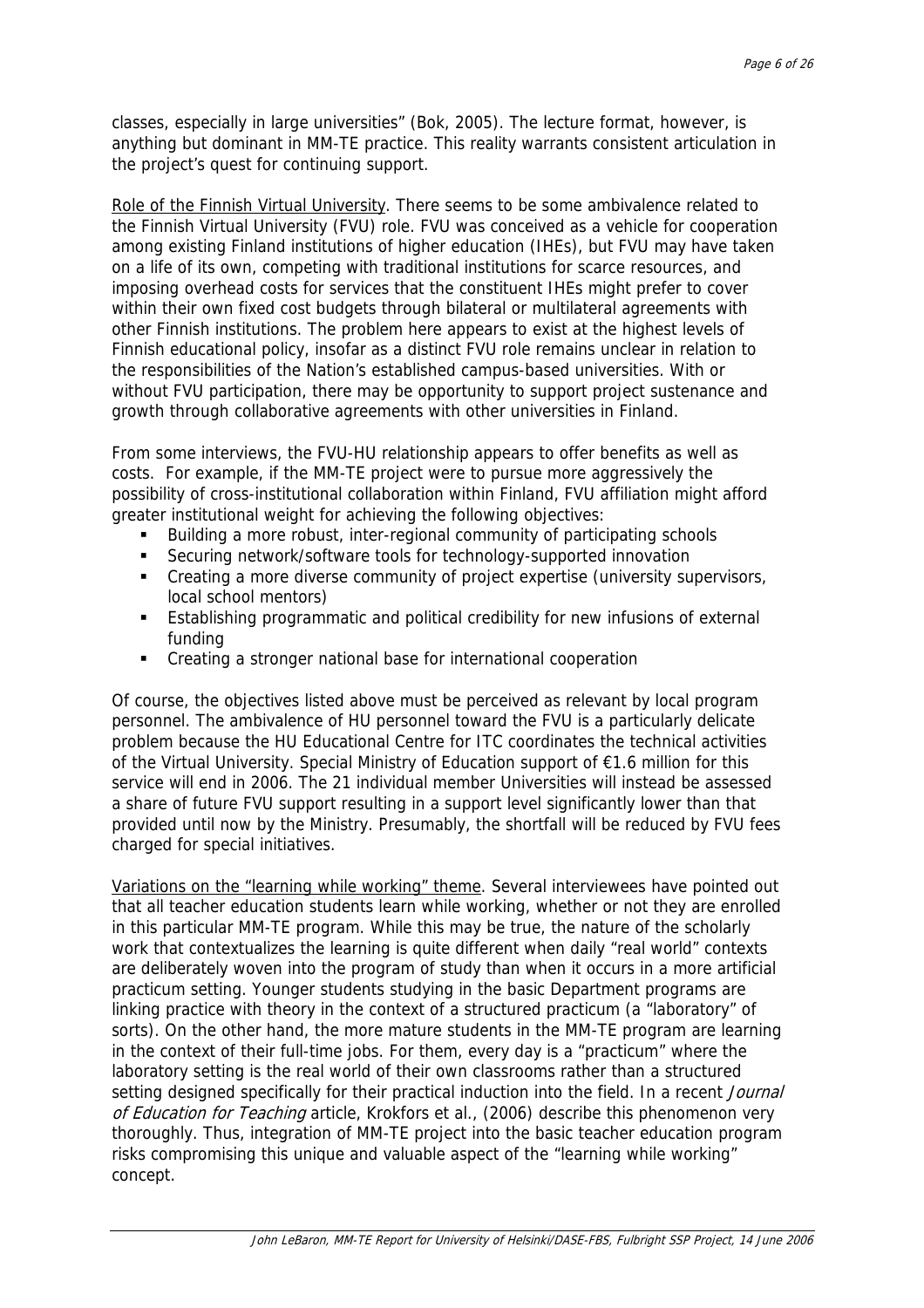Balancing learner autonomy with the benefit of social knowledge construction. Learner independence and autonomy can indeed be an advantage to the mature learner as suggested in the project documentation. Such a benefit, however, may be compromised by inappropriately designed and executed e-learning environments that fail to promote active student engagement with diverse learning resources and neglect to advance the social construction of knowledge among members of a learning community (Stepich and Ertmer, 2003). Failing to challenge mature students socially as well as academically essentially strips the "enhancement" from digitally-networked courses (Anderson, 1999). An aim of the MM-ET project, it appears, is to achieve precisely the opposite of this. MM-TE employs the utilities digitally-enhanced education for the communal scaffolding deemed important by e-learning designers to optimize purposeful communication among all members of the learning community (Woods and Ebersole, 2003).

The question of student autonomy bears further discussion because the Department's approach to it may influence the viability for future growth and funding. The mature students of this program may indeed be relatively autonomous, but the sense of community inherent in the triangular relationship connecting the student to a local school supervisor and a University mentor automatically constrains pure autonomy. It makes all members of this relationship mutually accountable in an informal social contract that trades certain facets of independence for enhanced opportunities to construct knowledge in social communities. Opportunities of this nature leaven student interaction with school and university-level experts with the day-to-day challenges that they collectively confront in their classrooms and discuss in a community of peers.

Learner autonomy and program design. In any legitimate scholarly program, some entity other than the student designs overall program aims, creates course titles, designs overall curriculum, establishes goals and objectives, and stipulates performance expectations. These decisions are made by some entity other than the student. Within these programmatic "givens," students may be accorded more or less independence to consult elective resources, select the modes, media and substance of their own expression, draw conclusions from their autonomous integration of research with their actual experience, interact at will (or not) with other members of the cohort. Students do not create the overall academic framework, however. If they did, there would be no need for this project, or for that matter, any structured University program. Students could simply read and write independently at their own personal will, without institutional intervention, more economically than the cost associated with formal university enrollment. We might call such independence the "Amazon.com" approach to higher education, an approach that may, as Drucker (2001) suggests, render universities as we know them irrelevant.

The question of future funding. Several interviewees were asked the following questions about the consequences of funding termination for MM-TE:

- What happens to the project constituency served by an extraordinarily funded project when the special funding ends?
- Is this special population simply cast aside as new funding is sought for new initiatives?

The questions appeared almost irrelevant to several interlocutors who seemed mystified that they should be asked. Several suggested that such things happen all the time. Programs like MM-TE are routinely incorporated into the basic University line-up of services. Specially-served constituencies (for example, mature, unqualified practicing school teachers) lose their special service, except as they become added to the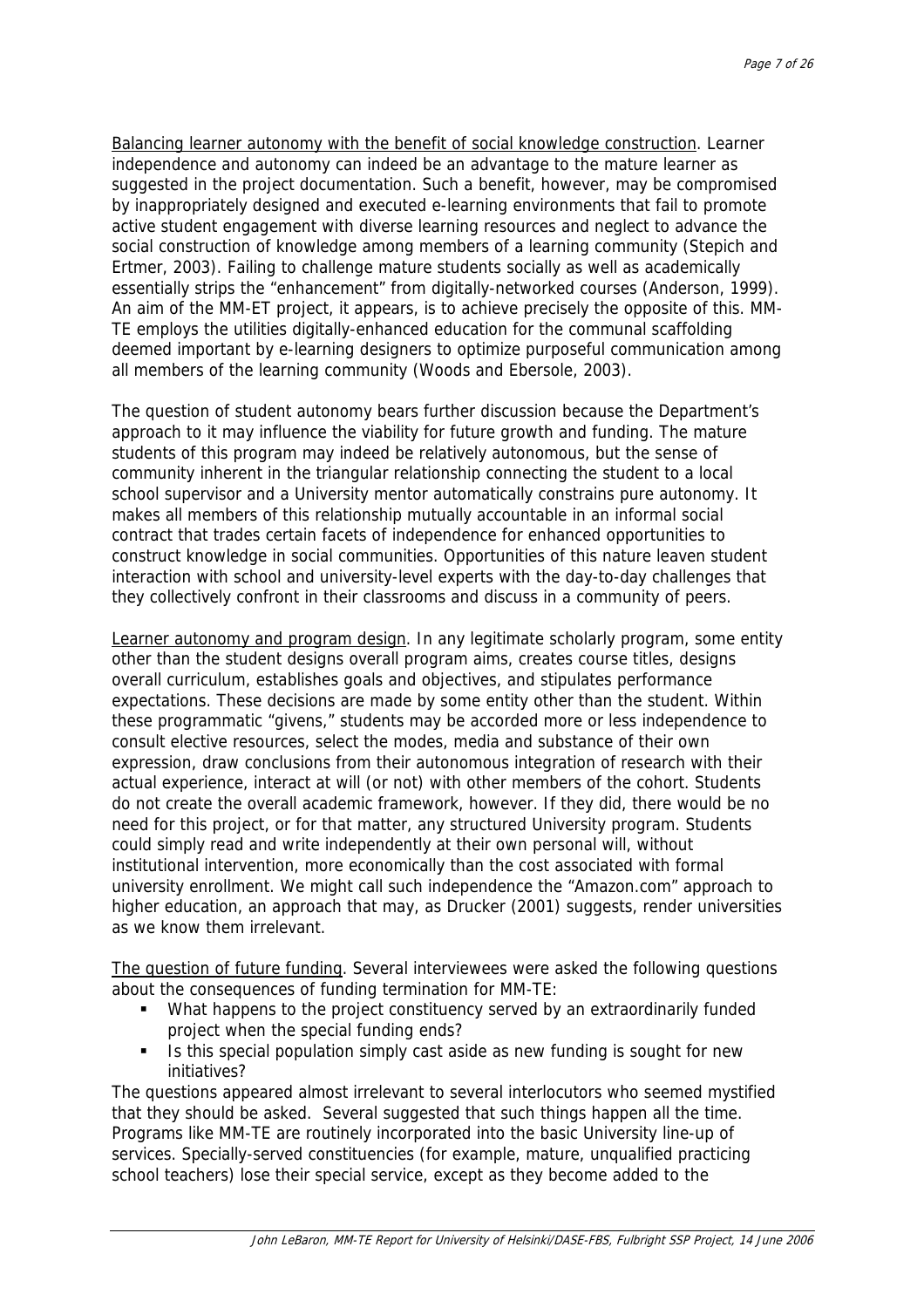populations currently served generally in the Department's basic programs. Presumably, these basic programs are constantly re-shaped by the lessons learned from speciallyfunded projects, but little research evidently exists to support this presumption. To compensate for the special project funding loss, the University creates new proposals addressing fresh Ministry priorities. Former specially-served constituencies may or may not be served under such new funding, but their continued special status as a constituency appears not to be a major institutional concern.

The following sections of this document will address the conceptual foundations for future funding, keeping in mind the current conceptual project themes, the strategic and visionary priorities of the University, and constituent needs as understood at this moment.

# **Re-thinking the conceptual framework for future action and support**

Although a current program objective is to sustain and develop the ICT aspect of MM-TE, an overriding goal is to provide high-quality teacher education according to its traditional guiding principles, and to re-think those guiding principles where indicated. "Learning while working" and "serving mature school practitioners" are two principles that need not be lost. The first of these principles seems secure in the basic departmental teacher education program, However, tailored service to meet the unique needs of mature professional constituencies and the contextualization of such learning in daily classroom practice seem more at risk. Because MM-TE students are relatively mature and highly qualified, they should stand to benefit from programmatic reconceptualization.

As MM-TE maps out its future course of action, several conceptual departures present themselves. These may support arguments to secure fresh support that would take the project in new directions while not discarding the population originally targeted by this project. Four conceptual frameworks are suggested here:

- 1. The "professional development schools" concept
- 2. The "reflective practitioner" (RP) model
- 3. Andragogy versus pedagogy
- 4. Shared institutional partnerships
- 5. Internationalization of program aims and activities

The "professional development schools" concept. Meisalo et al. (2006) devote significant attention to the continuous professional development (CPD) needs of practicing teachers. Related to Meisalo's discussion is a relatively recent scholarly focus on "professional development schools," where university-based teacher education programs enter into formal, multi-faceted agreements with area schools. Under such arrangements, to put it simply, schools agree to serve as supervisory settings for teacher education student practica and to provide real-world "laboratories" for continuing university research. In return, the University makes a long-term comprehensive commitment to support local curriculum improvement and the professional development needs of its teaching staff, from initial professional qualification through the many stages of lifelong CPD.

As Meisalo et al. point out, digitally-enhanced (Web-based communities) can play an important role in supporting initiatives of this kind. Such arrangements also offer fertile ground for University and teacher-driven research. Kynäslahti mentions the unresolved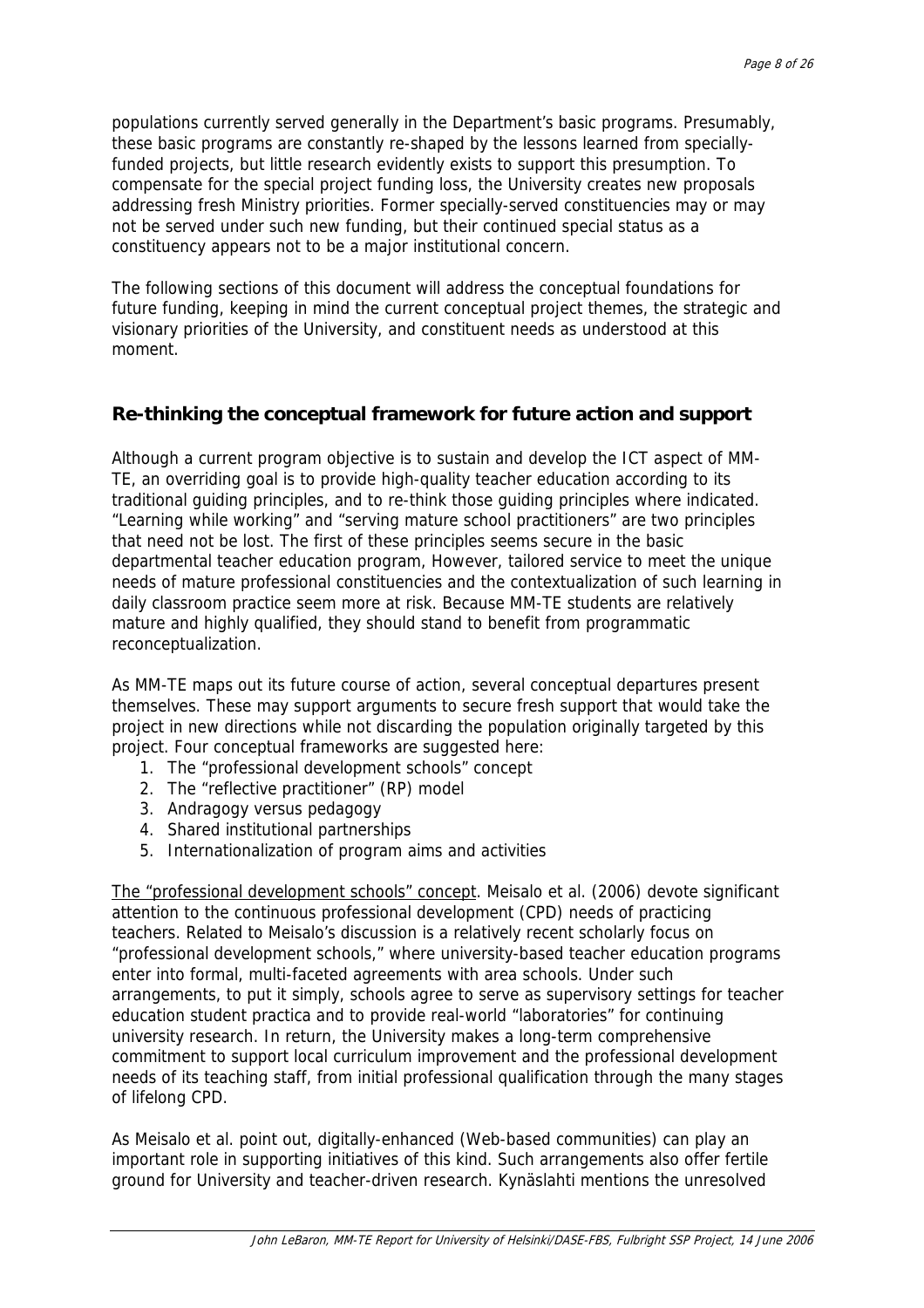MM-TE goal of diffusing innovative, project-based, research-supported practice within the participating schools. Under the PDS concept, explicit measures may be proposed to remedy this shortcoming. Moreover, pursuit of the digitally-enhanced PDS concept offers opportunity for development as a re-shaped local HU project, or as a shared initiative with institutional partners within the University, in Finland and/or abroad.

In the United States, the PDS concept has been strongly endorsed and promoted by that Nation's premier accrediting agency for teacher education, the National Council for the Accreditation of Teacher Education (NCATE). Professional development schools are described, with their underlying conceptual base on the Web (NCATE, 2006). Teitel (1997, 2003) offers extensive research on many years of PDS development in the USA and guidelines for establishing successful programs. Levine (1998, 2002) presents powerful rationales for university investment in professional development schools.

The PDS concept may offer MM-TE a framework for future, funded project development encouraging new initiatives, further research and more comprehensive school service while respecting the aims and constituencies targeted by the original project. While the PDS research base is quite strong, scholarly examination of the relationship between PDS and digitally-enhanced teacher education is significantly weaker. Killion (2000), for example, describes conditions and benefits related to computer-networked support of PDS projects, without serious research analysis. Therefore, in addition to offering a research rationale for future external support, the PDS model may also present the Department of Applied Sciences of Education new opportunities to create:

- More robust school-university partnerships, placing school needs on a higher priority
- Formal cooperative contracts between UH and its participating schools (according to Krokfors, et al., (2006) such contracts do not yet exist)
- **EXECTE:** Lifelong learning opportunities for teachers
- **IMPROVED CULLET** Improved curriculum for schools
- **•** Opportunity for university, school and teacher-based research
- Service to school administration and teachers, from entry level to highly experienced, in the contexts of formal teacher education and CPD
- Specialized service to adult and entry-level learners, with specialized research and development designed deliberately the need of both audiences in common settings.

Research and development on the "reflective practitioner" (RP) model. By encouraging "habits of scholarly research" among its students, MM-TE has explicitly endeavored from its inception to shape future teachers into career-long patterns of reflective practice. Accordingly, student teachers are led to inspire their practice with theory and to derive new theory from their field practice. The concept of reflective practice in the MM-TE project is supported by Bengtsson's (1995) research in teacher education, and could be further supported by a more critical application of the rich "reflective practitioner" (or "theory-in-use" or "reflection-in-action") literature (for example, Schön, 1987a, b; Bengtsson, 2003). In confronting questions of theory, research obligations consistently challenge MM-TE students, especially as they evaluate their own efficacy, engage in discussion with their colleagues, and express the consequences of their private and public reflections.

The "reflective practitioner" concept has informed the education field for several decades. It has its roots in the progressive schooling movement of Europe and America in 1930s and 40s, but most recently has been championed by the late Donald Schön.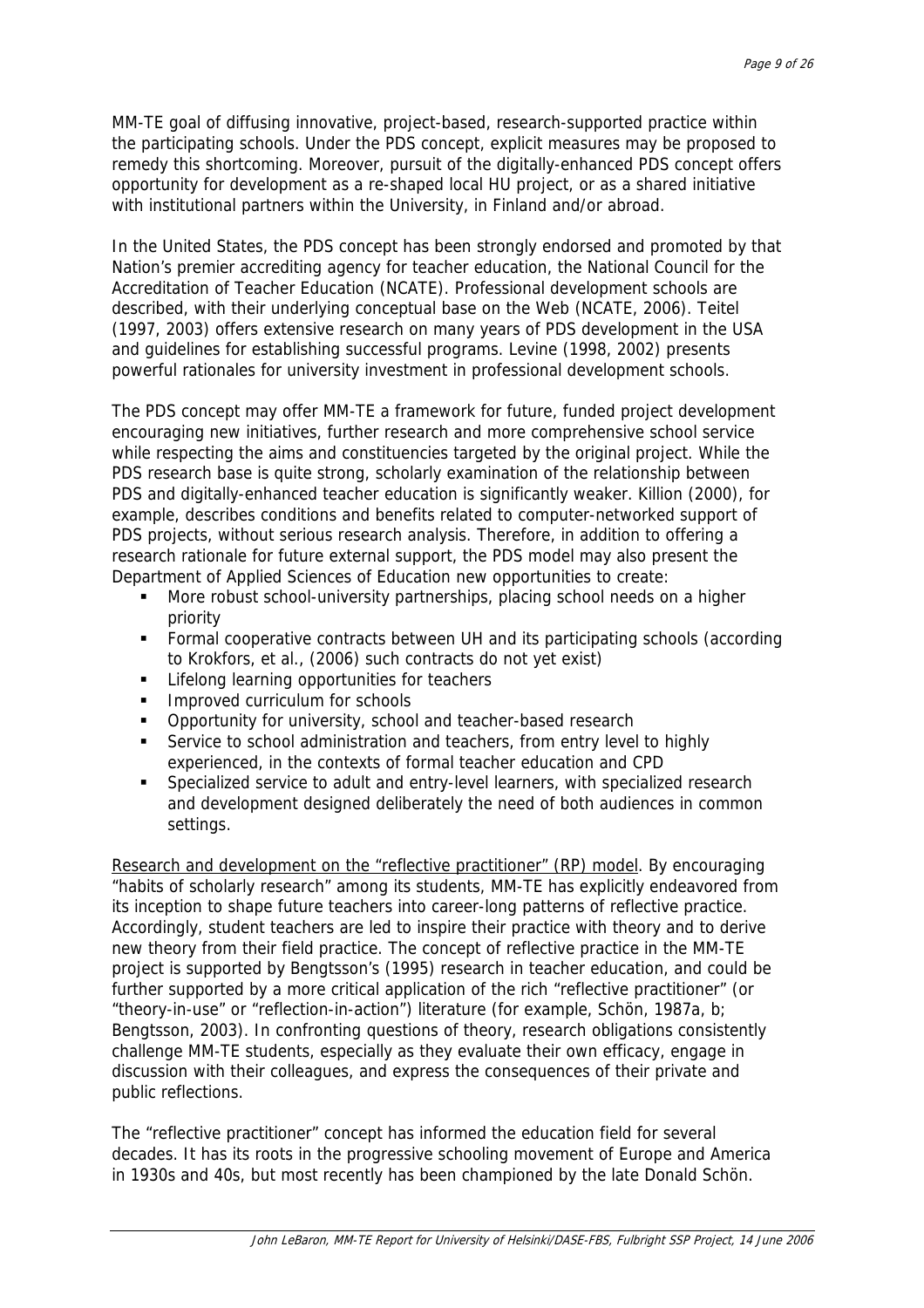Historically identified with the progressive education, reflective practice has drawn criticism as well as praise. Schön's own work is a reaction to rigidly positivistic accountability pressures so globally prevalent in contemporary educational policy. He urges teacher education programs to base significant portions of their enterprise on "reflective practica," where teacher intuition interplays with "received knowledge" (i.e., formal research) in close coaching environments where the coach assumes more the Socratic role of "critical discussant" than of "knowledge dispenser." Such emphasis on coaching not only dovetails well with the PDS concept, but it also supports continuous, digitally-enhanced communication for initial teacher preparation and for CDP.

Extensive criticism of the RP model bears discussion, because it addresses the efficacy of a hybrid approach to future MM-TE research, where the benefits of reflection-in-action are reinforced by more positivistic models of research-based teacher education. One such criticism points to the presumably excessive emphasis of RP on intuition and impulse as classroom decisions are taken. Fendler (2005) reports, "A major focus of criticism [of RP] is the degree to which reflective practices serve to reinforce existing beliefs rather than challenge assumptions. Some reflective practices may simply be exercises in reconfirming, justifying or rationalizing pre-conceived ideas." Finally, a comparative study by Korthagen and Wubbels (1995) "found no indication of a link between reflectivity and inclination towards innovation (p.69).

Thus, the debate about RP seems to be one of "relevance" versus "rigor." These two values need not be mutually-exclusive, however. As Kernaghan (2005) points out, "Schön did not intend his model to be a perfect, unproblematic process, but one grounded in reality with all its messy problems and difficulties" (p. 5). From interviews and project documentation studied to date, MM-TE seems already to strike a healthy balance between the relative benefits of RP and the "received knowledge" of grounded research. As the project advances its case for future support, it could persuasively base a portion of its conceptual foundation in the constructive blend between the intuitive and the positivistic action-research models that already characterize the project, making better use of the RP literature in the process.

Whatever emerges from the MM-TE project, this report suggests that it remain true to the value of school-based practice as a legitimate data source for research and the improvement of teaching. As Schön has noted, "…The introduction of a reflective practicum *into a [university-situated] professional school* is an uphill business. The introduction of reflective teaching *into a primary or secondary school* is an uphill business. If you think about introducing a reflective practicum into a school of education you must work against the view that practice is a second-class activity, because in the [typical] school of education I think it is (1987, unpaginated, emphasis Schön's)." MM-TE is already a good distance up that hill; the project can strengthen its political case by making its achievements in this respect more explicit.

Andragogy versus pedagogy. Related to the issues of student autonomy and the social construction of knowledge discussed in an [earlier section](#page-14-0) of this report is the question of adult learner needs. Kynäslahti discusses this problem in one of the project documents. The particular constituents of MM-TE are, on average, ten years older than the students typically enrolled in HU teacher education programs. Such students have significantly different backgrounds and needs from younger students such as those typically enrolled in the basic teacher education programs (Knowles, 1984a, b).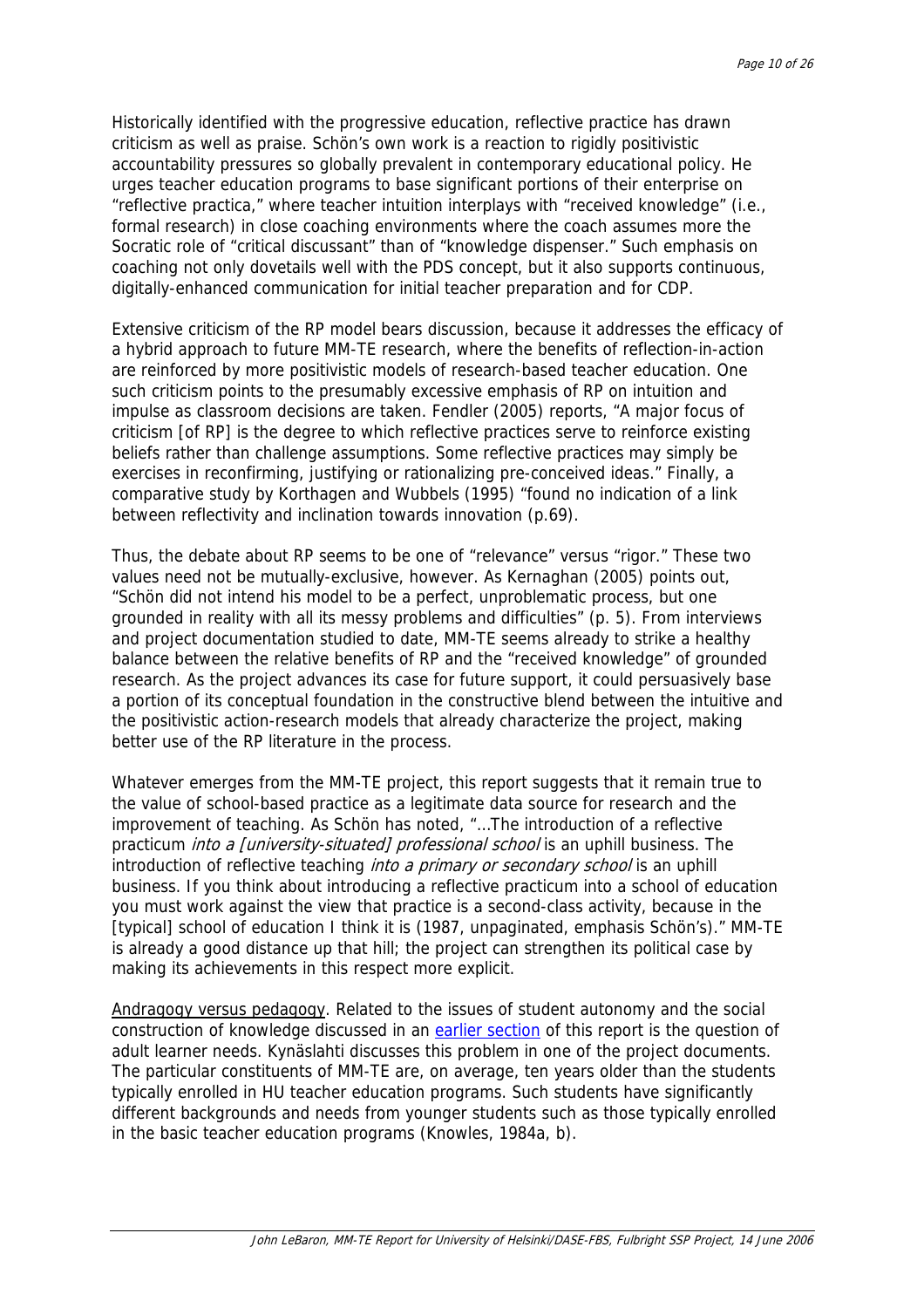When service to such students is integrated into the overall basic program, measures to address their particular needs are indicated. By the same token, measures may be undertaken to promote the cross-fertilization of perspectives between these students (possessing relatively deep school-life experience and maturity of perspective) and the relatively fresher orientations and skills of their younger peers (for example, regarding the use of new of emerging ICT tools, unfamiliar generational values, and so forth). This challenge may provide several viable rationales for new project funding.

Andragogy rests on the belief that adults learn quite differently than children, yet there is much evidence that certain core principles of learning apply across diverse age groups. For example, all human beings construct knowledge socially (Vygotsky, 1978). Reflective, critical engagement with learning resources promotes constructive cognitive development for all (Bruner, 1986). The efficacy of discovery learning and scaffolded teaching, for example, is not limited to any particular age group. Yet, adult learners bring unique attributes to any nexus of learning and instruction: practical experience in work and life, mature independence, scholarly knowledge, intrinsic motivation, solid grounding in their personal values, readiness to learn, and a need to apply their learning to the solution of authentic problems.

Knowles suggests that adult learners are not only capable of scholarly self-direction but also *need* latitude to exercise such independence freely (Smith, 2002). As many teachers of totally online courses have discovered, less mature learners require extraordinary structure and guidance for academic success. Computer networked ICT settings pose particular challenges for program designers and teachers of adult learners, as recently described by LeBaron and Santos (2005). Thus, the MM-TE project is challenged simultaneously to serve the unique learning needs of students of diverse maturity levels and to create common learning environments where each member "generation" can capitalize on the scholarly and cultural strengths of the other.

Adults, therefore, are particularly amenable to the informal learning structures characterized by reflective practice models found especially in the CPD elements of professional development schools. Serving as role models to their younger colleagues, they can promote the discipline needed for success in digitally-enhanced learning environments. Whether explicitly articulated or not, effective professional development project models will carry built-in commitments to andragogy. Therefore, a clear articulation of andragogical research and practice strengthens the conceptual base of a program that seeks external support and funding not only in reference to adult learners but also as continuously learning adults model behaviors for their younger colleagues.

One of the difficulties cited in carrying out a successful "working while learning" project such as MM-TE is to secure, as Krokfors et al. (2006) put it, for the over-extended student-teachers to have "…time to reflect and to plan their work." (p. 33). Requests for future funding might consider including a budget line explicitly to address this challenge. Funds could be requested to provide schools with back-up resources to cover the project teacher-students while they are accorded time to study, reflect, discuss, collaborate, and find ways to apply their academic study to their classroom work.

Shared institutional partnership. At the moment, MM-TE operates as a program situated locally at Helsinki University. Yet, there is an institutional tradition of shared program development. For example, in Finland the five-university TieVie project to support ICT innovation in higher education is coordinated by the University of Oulu through the FVU. Similar collaborations exist throughout Europe (the Socrates-Erasmus student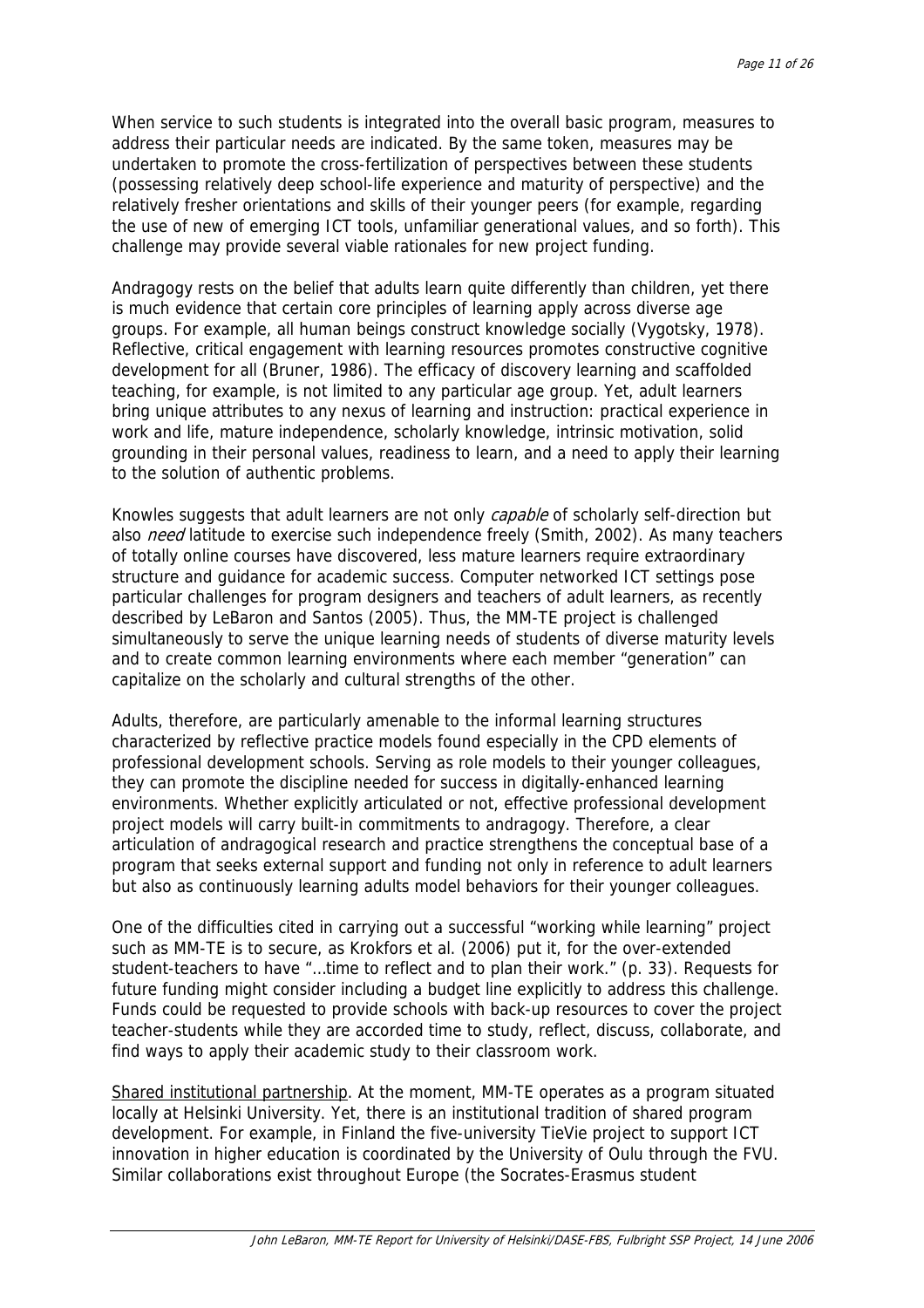exchanges), and outside the EU (the foreign language cooperative projects with Stanford University and the University of California San Bernardino). This inquiry cannot possibly shed more light than what is already known about such opportunities in Finland and Europe, and will not attempt to do so here.

However, the following scenario is presented for consideration. The MM-TE and KasVi projects both began in 2001; funding for new development of both projects is scheduled to end in 2006. In many ways these projects are very different, yet there are similarities that might encourage a collaboration to seek future funding together. Both projects share a commitment to the integration of school-university service.

In an interview, HU KasVi project coordinator, Annukka Uusitalo, indicated her sense that two of the sharpest damages to be caused by a termination of KasVi funding will be:

- The loss of human infrastructure (shared project expertise painstakingly created over the past six years)
- The loss of institutional infrastructure (inter-institutional cooperation across the eight participating universities)

Another major loss, already mentioned, resulting from a termination of external support would be the end of specialized teacher education service to mature student audiences. In both cases, the termination of support would result in a diminution of talented human capital, among whose members specialized skill, expertise, and frame-of-mind have been developed from resources already invested by the University and the Ministry.

KasVi is a Finland-wide cooperative project. MM-TE operates locally at HU. KasVi is explicitly dedicated to promoting ICT utilization as a study minor at all levels of teacher education; MM-TE focuses across disciplines, particularly at the class teacher education level. Yet both projects jointly share an agenda for future research that might qualify for funding by the Academy of Finland. An opportunity exists for MM-TE to transform its scope to a nation-wide level based on the successful model and contacts already demonstrated by KasVi. By the same token, KasVi could refine its conceptual base by applying lessons learned about ICT into the more general mainstream of teacher preparation exhibited by MM-TE. Although the Ministry of Education apparently has not yet revealed its funding priorities for the coming year, both Ms. Uusitalo and Director of the HU ICT Centre, Ms. Sari Koski-Kotiranta, suspect that proposals promoting crossinstitutional developmental partnerships would be favorably reviewed. Equally important, however, both projects currently face an immediate funding crisis.

Such a programmatic collaboration is presented simply as one possible example. Shared program development of this kind inevitably requires compromise in aims, attitudes and culture that universities so typically find difficult to confront. Although collaboration would mean that neither project could continue in its current form, there is no loss in this sense because neither project can continue in its current form in any case. Finding common ground for development could assure a better future for the constituents of both projects, while drawing on the accumulated expertise of each. Moreover, since KasVi is a project of the FVU, a formal collaboration could establish a well-defined, constructive FVU role in a manner that serves the interests of both projects, its institutional partners, and its target populations.

Internationalization of program activity. Shared partnerships need not be confined only to Finland. In a recent issue of the Finnish Virtual University newsletter the following comment about the future of Finnish higher education was attributed to Mr. Jyrki Kasvi,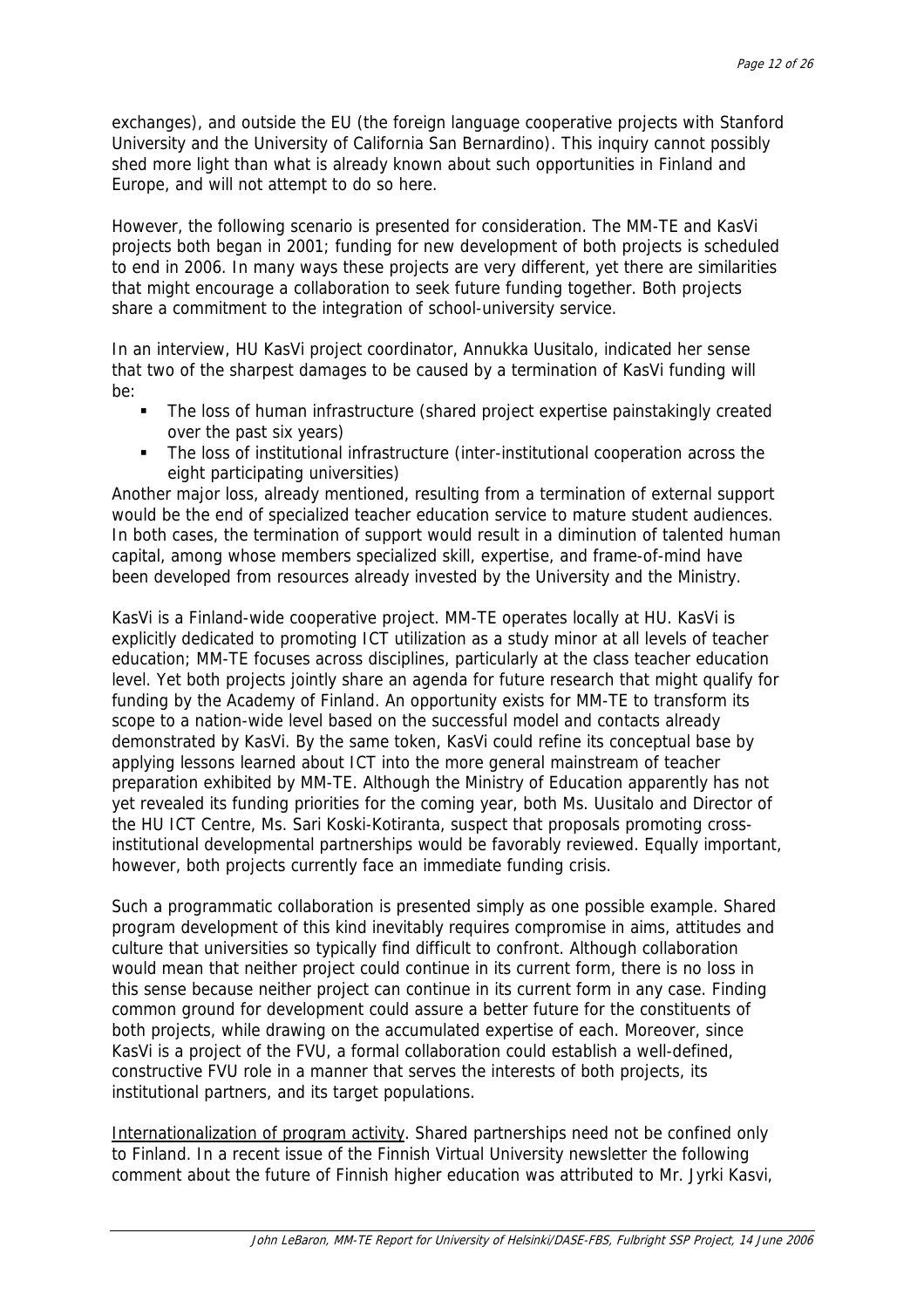Member of the Parliamentary Committee for the Future. "We are in crisis," he said. "We have the best primary school system in the world, but our university system is mediocre…. In order to prosper, universities also need international interaction – but where are the Finnish universities' foreign students, teachers and researchers?" Kasvi asked (Finnish Virtual University, 2006). The HU Strategic Plan places a very high priority on internationalization (pp. 69 and 78).

While cross-border initiatives offer exciting prospects for program development and external support, they also pose very steep challenges. Some of these challenges are outlined in a study by LeBaron, Pulkkinen and Scollin (2000) describing several years of cross-border graduate study involving students from Finland and the USA. This project later expended to include students from Portugal and South Africa. As the cross-border partnership grew, the challenges multiplied exponentially. These challenges were only partially embedded in issues of course design, pedagogy/andragogy and ancillary student-staff support.

Gerbic (2005) describes similar challenges in an online business course that simultaneously served Chinese and Australian students. Peña-Shaff and Nicholls (2004) contend that natural dialogue does not occur naturally in CMC settings. If true, this challenge requires focused, targeted curricular strategy to overcome. This problem is evidently intensified in cross-border courses that must address diverse cultures, values, languages, and communication conventions in common scholarly settings. Thus, international initiatives must be pro-active in designing curriculum to overcome these barriers.

Broader questions of policy, regulation and overall program harmonization also arise. If and as MM-TE globalizes its scope, with or without the cooperation of other Finlandbased projects, these questions demand attention. As a matter of principle, the broader the international participation base, the greater the cross-cultural challenges.

What are a few of the academic questions that crop up as a local project like MM-TE "goes global?"

- Are geographical, cultural and linguistic differences related to the way students learn?
- Does internationally disciplinary study in a different language, despite superficial social fluency, disadvantage non-native speakers of the language of discourse?
- How is authentic, purposeful cross-border communication assured across learner populations possessing diverse values and cultural protocols for communication?
- How are inconsistencies between the dominant values of instruction in one culture reconciled with student populations immersed in contrary cultural values of learning?
- How is local program support infrastructure reconciled with global support in a way that most effectively serves teachers and learners from the representative nations?
- Will technology-based language translation protocols of the future ever be capable of going beyond the translation of mere words and simple phrases to conveying subtle inflections of cultural intent? (Present Web-based language translation algorithms are unacceptably crude in these respects.)

These academic questions are further complicated by quandaries of administration and policy, such as: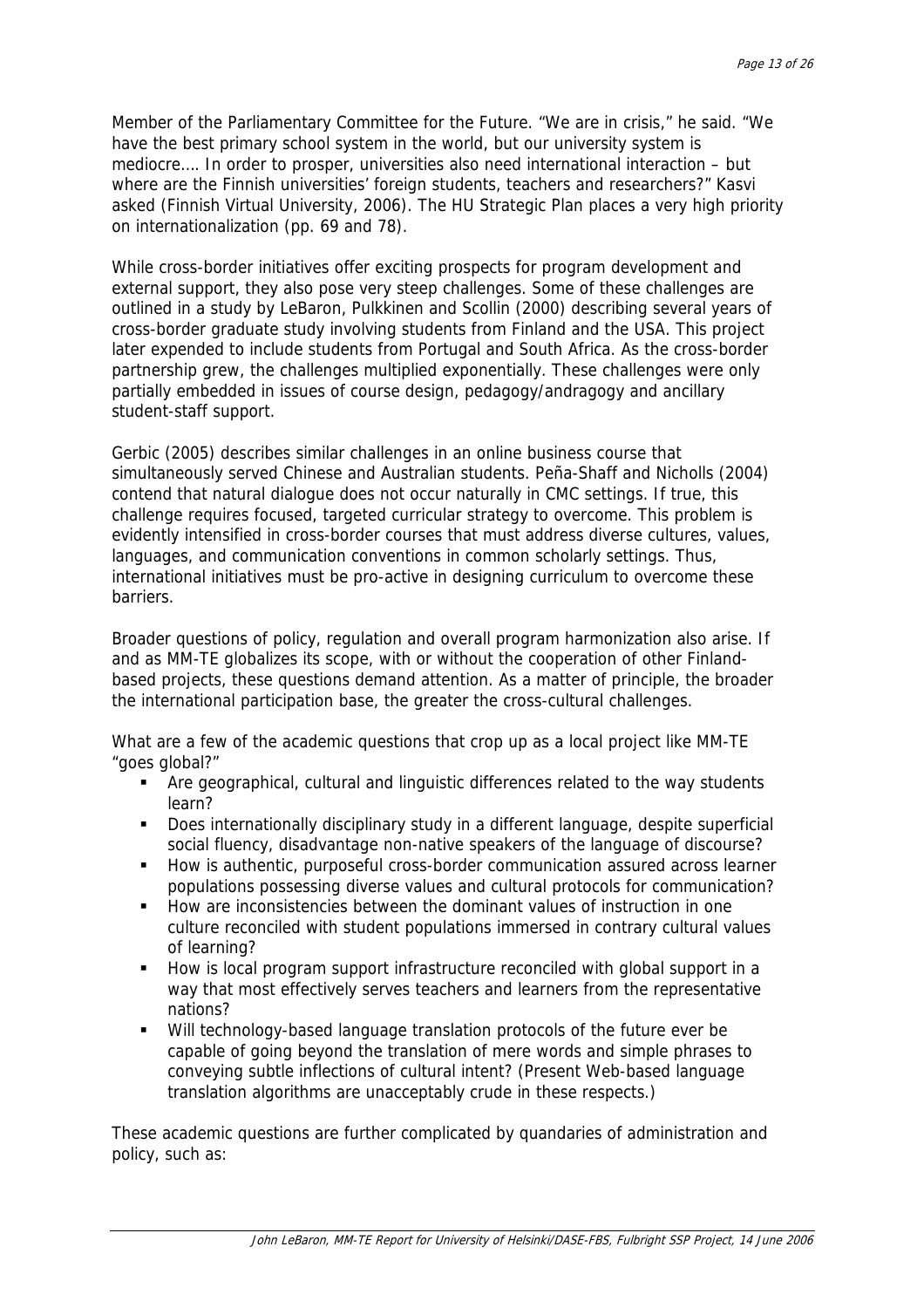- <span id="page-14-0"></span> How is academic credit transferred across borders equitably to a common standard? (Within Europe, the ECTS initiative is addressing this question, but the problem remains unaddressed beyond the EU.)
- How are project resources effectively distributed across national boundaries?
- How are the costs of participation charged and allocated when policy conditions governing the relationship among students, staff, institutions and governments in apply in diverse and seemingly irreconcilable ways across nations and territories?
- Is it worth the trouble to engage these issues at all?

This issue carries implications for teacher education, especially for the more mature teachers for whom the fluid digital navigation of "tiny planet" communication is not second nature. Is this important? Regardless of the decision of any particular university, constructive cross border program development serves the interests of broad constituencies in the public and private sectors alike. The Web-based video, [EPIC 2015](http://epic.makingithappen.co.uk/new-masterfs1.html), produced by the USA-based Museum of Media History offers a futuristic insight as to why this might be so.

# **Alignment of the MM-TE project foundation with institutional priorities**

According to the HU-Virtual University strategic priority, 2003-06 statement, the University intends to be the leading online academic provider among Finnish universities. In practice, this means that the University is committed to:

- **EXECTE integrating teaching, research and student learning within a virtual** communications framework
- supporting flexible forms of teaching, especially online and blended teaching and learning
- assuring that at least one-third of all HU courses to consist of "multiform online teaching" by the end of 2006. (Total number of students using some form of WebCT training now numbers over 14,100 (significantly more than one-third of the entire HU student body)

Other key elements from various strategic planning documents call for several emphases related to the MM-TE project. For example, close association of the University's work with the external workplace, public and private, is urged. Through its virtual activity, the University is strongly committed to student-centred learning. In order to support excellence in student-centred learning teaching and research competence must be enhanced. Flexible coalitions of responsible HU units and parties demand consistent, continuous strategic reflection. Adequate ICT infrastructure (hardware, software, networks, e-study/library resources, training and consultation) are necessary to support effective teaching, learning and research. Commitment to open & flexible (multi-mode, digitally-enhanced) learning and to robust programs of continuing education are similarly stressed.

Programmatic implications of the HU-VU strategic priority document, 2003-06 firmly commit the University to excellent teaching and the preparation of excellence among Finnish primary and secondary schools. Such a commitment promotes the development of strong:

- Student academic skills, deep knowledge, lifelong habits of scholarship
- Skill, disposition, behavior, and perception among staff to advance academic strength
- Sufficient infrastructure to support flexible, networked scholarship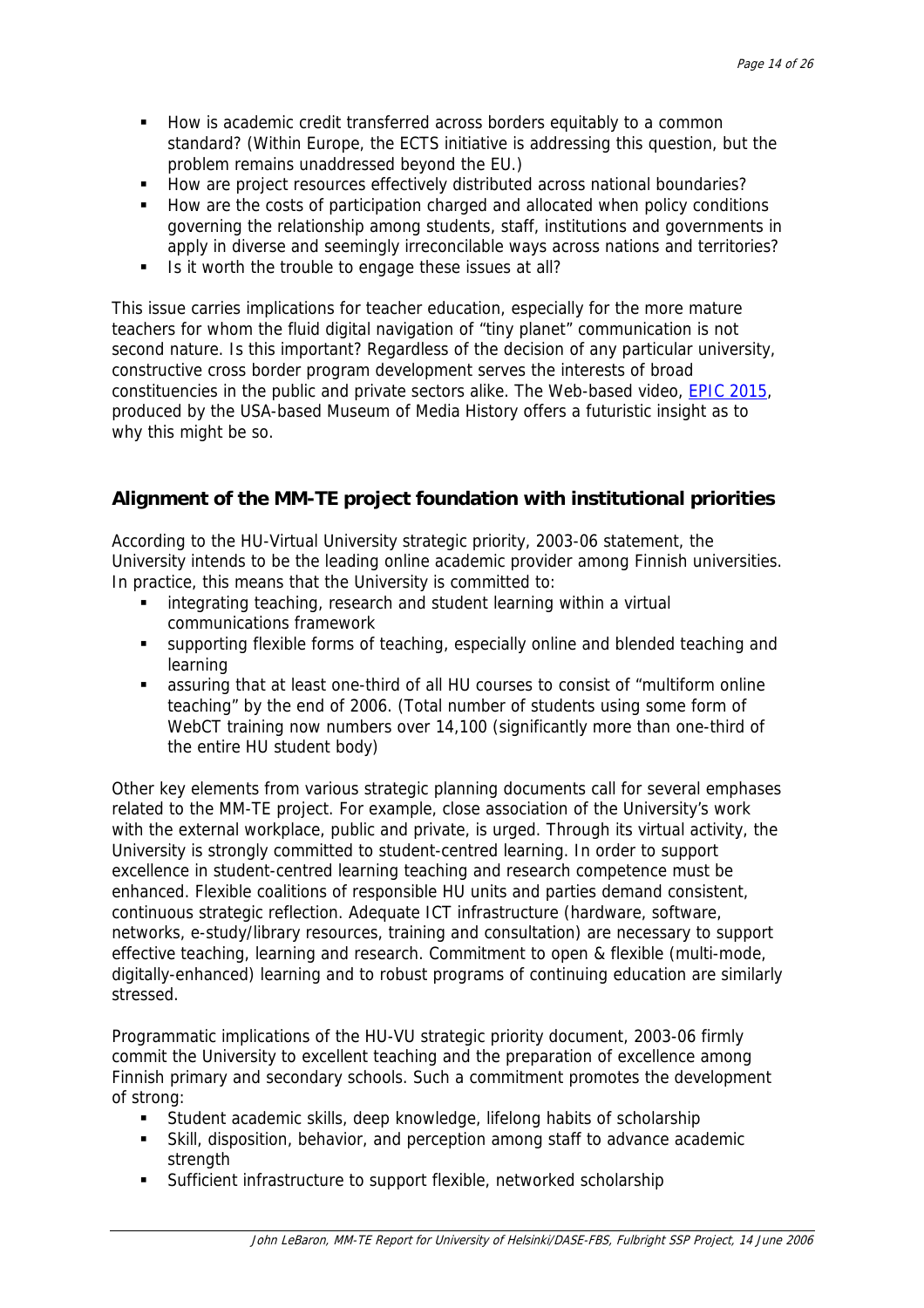A recent paper by Lavonen et al. (2006) describes initiatives to assure the organization of such infrastructure among the Department's teacher education programs. Effective infrastructure development depends not only on sensible allied policies on such related matters as copyright and intellectual property but also on the appropriate reallocation of University resources to meet these strategic institutional priorities.

From the Web sites of the Faculty of Behavioural Sciences and the Department of Applied Science of Education, in all academic programs there are solid commitments to priorities of research, the creation of original knowledge, and social inclusion along demographic, socio-economic, geographic dimensions. More specifically, the faculty and department expects its programs and personnel to apply received knowledge judiciously and to integrate of research with practice, not only within its own structural framework but also across the public entities that it serves, particularly schools. In such a context, units within the faculty and its served entities are expected to create, execute and evaluate programs as cooperative partnerships are stressed. This, too, carries powerful implications for future planning related to the MM-TE project.

Various strategic documents commit the University and its sub-units to inter-institutional articulation, both domestic and international. For example, the University belongs to the League of European Research Universities. It coordinates the Nordplus Network for Teacher Education. It is engaged in 80 formal program articulations with universities throughout the world and participates in nearly 40 bilateral Socrates-Erasmus agreements with other European institutions. Although MM-TE elements are already well-aligned with department, faculty, and University visions, mission statements and strategic plans, these documents also point a possibility of new curricular directions driven by a fresh conceptualization of programmatic collaboration.

The following table outlines key elements of University strategy, mission and vision, as shown in various official documents and Web sites. This table is meant to demonstrate strategic areas where MM-TE reflects the priorities of its institution (column 2), and where (column 3), mission-driven priorities seem particularly suitable for future development and support. The absence of indicators in Column 3 is not intended to suggest that the current MM-TE project is deficient in the indicated respects, but that these strategic components present particularly promising opportunities for future development and external support. An "abbreviation legend" appears at the bottom of the grid.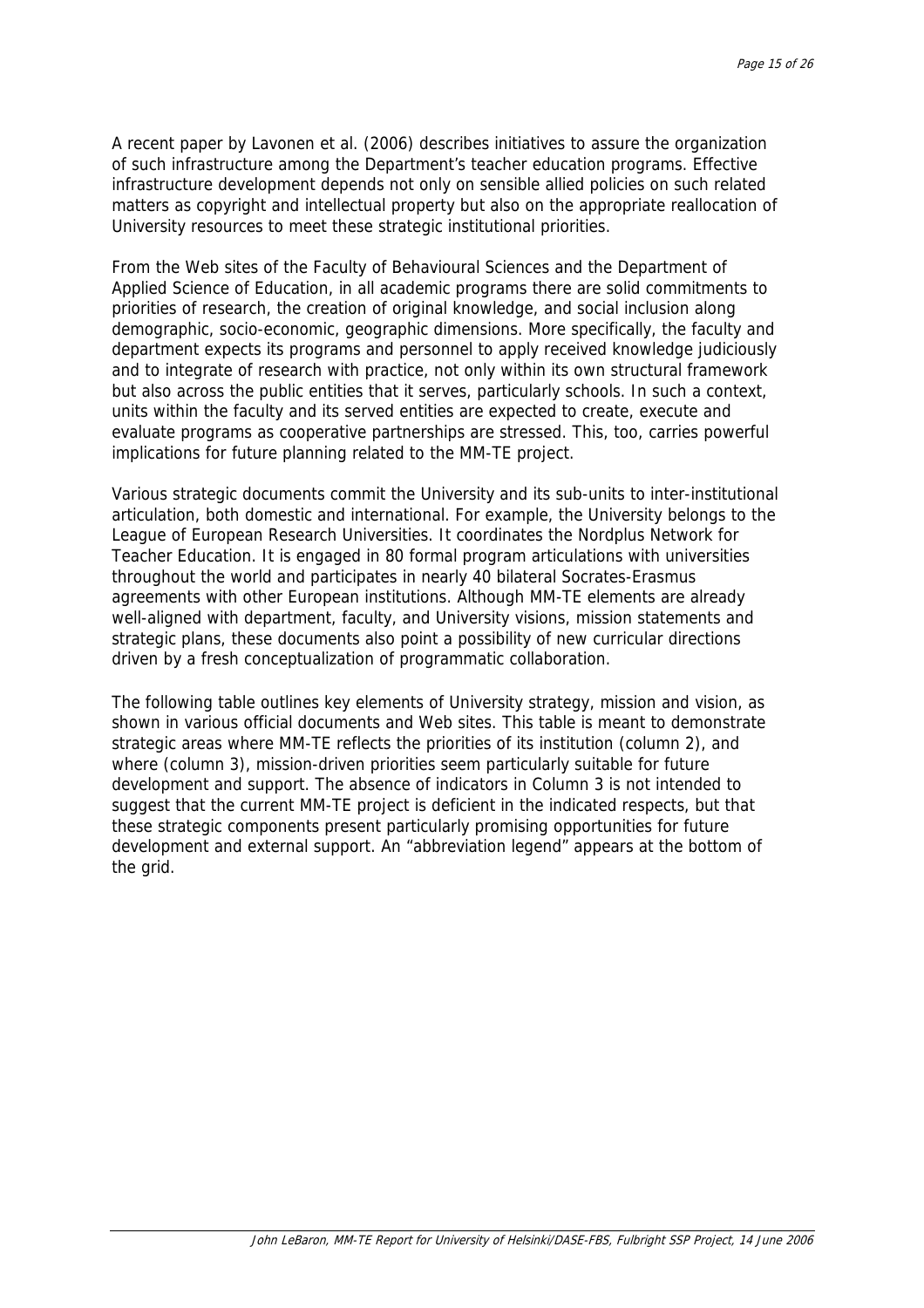| г. | ، ا |  |
|----|-----|--|
|    |     |  |

| 1. Elements of strategy and vision                       | 2. Currently<br>related<br>in current<br><b>MM-TE</b> model | 3. Opportunities<br>for possible<br>future MM-TE<br>models |
|----------------------------------------------------------|-------------------------------------------------------------|------------------------------------------------------------|
| HU teaching and learning will be of the highest          |                                                             |                                                            |
| quality                                                  | X                                                           |                                                            |
| - HUPDTS                                                 |                                                             |                                                            |
| - SPHU<br>HU studies will be internationally competitive |                                                             |                                                            |
| - HUPDTS                                                 |                                                             | X                                                          |
| - SPHU                                                   |                                                             |                                                            |
| HU practice will both inform and be informed by          |                                                             |                                                            |
| research in close mutual integration                     |                                                             |                                                            |
| - HUPDTS                                                 | X                                                           |                                                            |
| - WEB                                                    |                                                             |                                                            |
| - SPHU                                                   |                                                             |                                                            |
| HU scholarship will be centred on students               |                                                             |                                                            |
| - HUPDTS                                                 | X                                                           |                                                            |
| - HUVUS                                                  |                                                             |                                                            |
| - SPHU<br>HU studies will be competency-based            |                                                             |                                                            |
| - HUPDTS                                                 | X                                                           |                                                            |
| - SPHU                                                   |                                                             |                                                            |
| HU studies will promote interpersonal,                   |                                                             |                                                            |
| communicative capacities necessary for success in        |                                                             |                                                            |
| a modern world                                           |                                                             |                                                            |
| - HUPDTS                                                 | X                                                           |                                                            |
| - HUVUS                                                  |                                                             |                                                            |
| - SPHU                                                   |                                                             |                                                            |
| HU academic work will promote global and                 |                                                             |                                                            |
| domestic student mobility through degree                 |                                                             |                                                            |
| harmonization and other means<br>- HUPDTS                |                                                             | X                                                          |
| $-WEB$                                                   |                                                             |                                                            |
| - SPHU                                                   |                                                             |                                                            |
| HU will be the nation's leading online learning          |                                                             |                                                            |
| provider                                                 |                                                             | X                                                          |
| - HUVUS                                                  |                                                             |                                                            |
| One-third of all HU courses will consist of              |                                                             |                                                            |
| "multiform teaching" by end of 2006                      | X                                                           |                                                            |
| - HUVUS                                                  |                                                             |                                                            |
| HU academic work will respond to realities of            |                                                             |                                                            |
| external workplace, public and private                   |                                                             |                                                            |
| - HUVUS<br>$-WEB$                                        | X                                                           |                                                            |
| - SPHU                                                   |                                                             |                                                            |
| HU research will promote the reduction of poverty        |                                                             |                                                            |
| and wealth disparity, globally and locally               |                                                             | X                                                          |
| - SPHU                                                   |                                                             |                                                            |
| HU will scholarship, teaching and service will           |                                                             |                                                            |
| conform to high ethical standards                        | X                                                           |                                                            |
| - SPHU                                                   |                                                             |                                                            |
| HU academic work will commit itself, where               |                                                             |                                                            |
| indicated, to multi/trans/interdisciplinarity            |                                                             | X                                                          |
| - SPHU                                                   |                                                             |                                                            |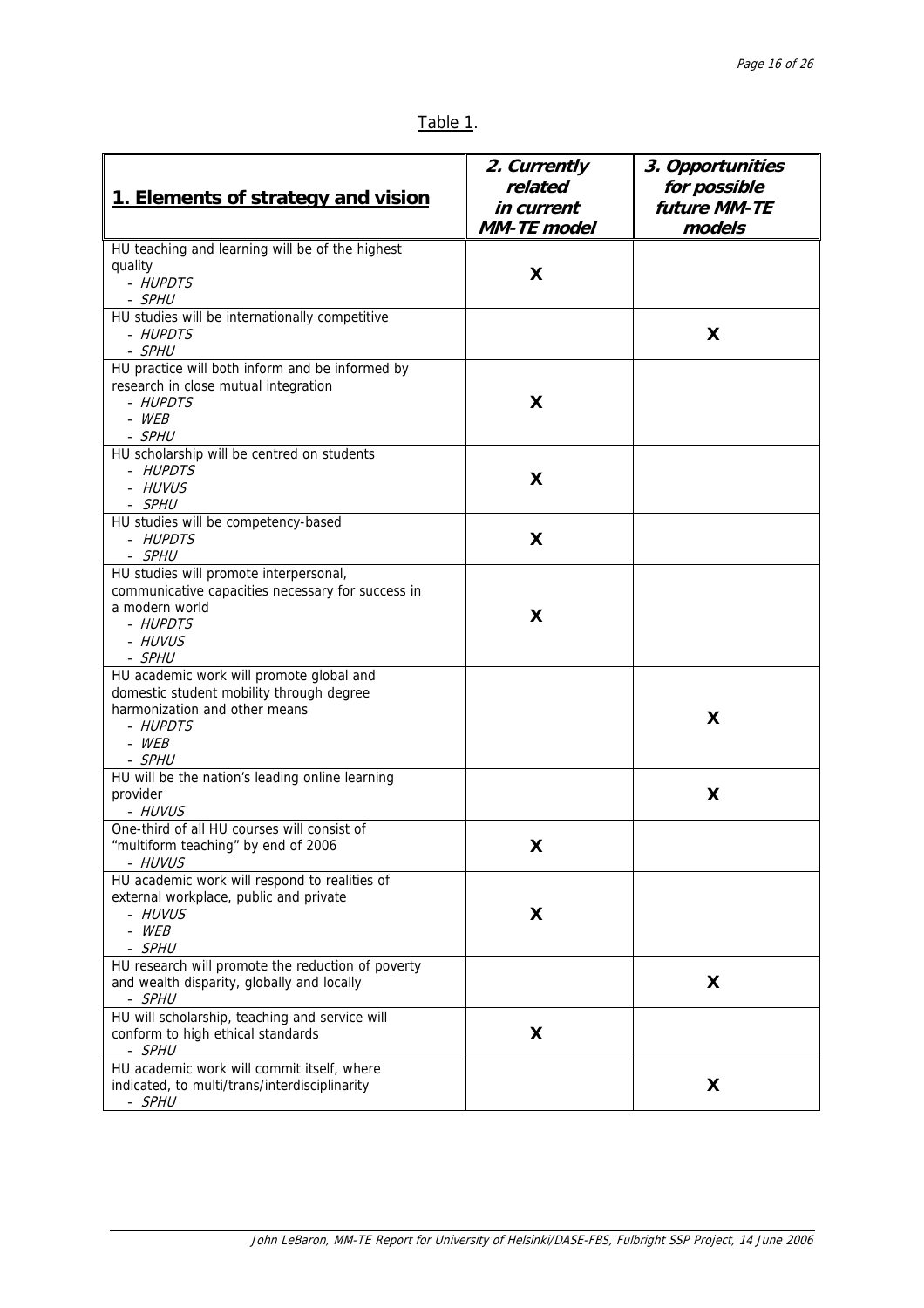| HU programs will promote social inclusion and<br>combat exclusion<br>- WFR<br>- SPHU                                                          |   | X |
|-----------------------------------------------------------------------------------------------------------------------------------------------|---|---|
| HU academic development will promote global<br>engagement and capacity<br>- HUPDTS<br>$-WEB$<br>- SPHU                                        |   | X |
| HU academic work will address cross-cultural<br>needs stemming from unprecedented levels of<br>immigration to Finland<br>- SPHU               |   | X |
| Student-centred learning will stress research and<br>teaching<br>- HUVUS                                                                      | X |   |
| University initiatives will support and be supported<br>by flexible program coalitions and partnerships<br>- HUVUS<br>$-WEB$<br>- SPHU        |   | X |
| HU programs will be supported by robust technical,<br>informational, human and training infrastructure<br>- HUVUS<br>- SPHU                   | X |   |
| HU programs will support continuing adult<br>education<br>- HUVUS                                                                             |   | X |
| HU will invest in social capital in ways that promote<br>community, cultural heritage, equality and social<br>well-being<br>- SPHU            | X |   |
| HU programs will promote excellence at all levels<br>of teaching, including schools<br>- HUVUS<br>$-WEB$<br>- SPHU                            | X |   |
| Significant future funding for HU research and<br>innovation will be competition-based<br>- SPHU                                              |   | X |
| HU will consider developmental sustainability in its<br>research, teaching and service<br>- SPHU                                              |   | X |
| HU research will serve as incubator for revue that<br>will support future research and innovation<br>- SPHU                                   |   | X |
| HU will market its programs in a manner that<br>attracts the highest possible human talent to the<br>University<br>- SPHU                     |   | X |
| HU will dedicate sufficient resources to program<br>quality assurance gauged to the highest national<br>and international standards<br>- SPHU | X |   |

#### Abbreviation legend for Table 1

- HUPDTS = UH Programme for Development of Teaching & Studies, 2004-2006
- SPHU = Strategic Plan of the University of Helsinki, 2007-2009
- **-** HUVUS = University of Helsinki Virtual University Strategy
- **WEB** = Web sites of Faculty and Department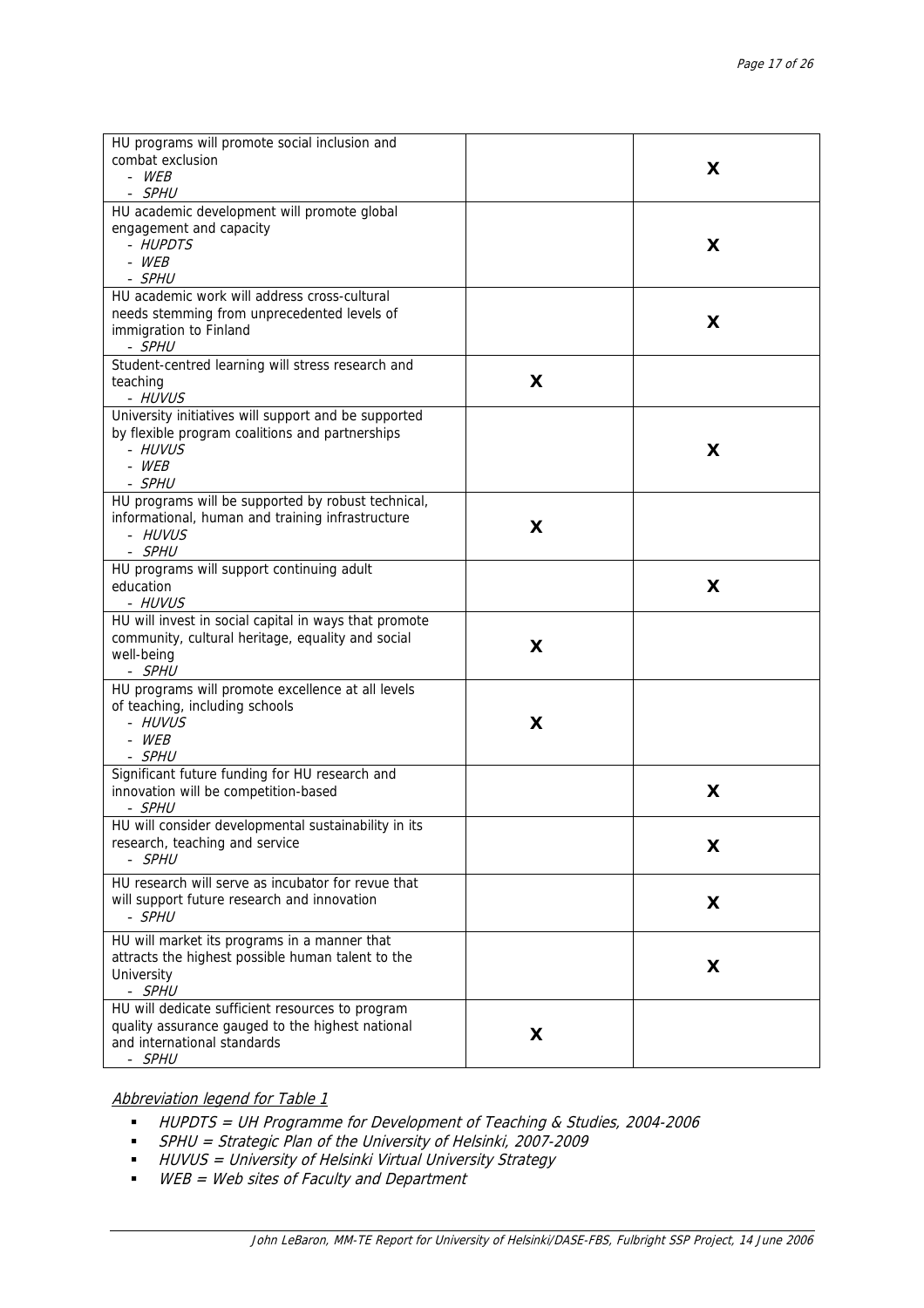# **Questions of future project funding and support**

It is beyond the scope of this report or the expertise of the reporter to recommend specific sources of future funding related to Finnish or European assistance. In general, however, support for domestic program development, scholarship and research seems available from:

- The Finland Ministry of Education
- The Academy of Finland

 The Finnish Funding Agency for Technology and Innovation (TEKES) Research and technical support for program development is available through the National Board of Education, which establishes policy at all levels of Finnish public education.

The University of Helsinki is conforming to the European Credit Transfer System (ECTS) emerging from the Bologna process launched in the late 1990s. Because MM-TE mission, goals, and activities appear well aligned with the overall Bologna vision, funding opportunities may be available through the European Commission within and beyond the Erasmus-Socrates framework.

Possible scenarios are suggested below for securing future MM-TE support. The scale presented below proposes "0" as "no chance whatsoever" and "5" as "success virtually guaranteed." In other words, "5" exists pretty much in the realm of academic fantasy; therefore none of the proposed scenarios is rated at "5". Program developers may select strategies that approach as close to "5" as possible.

- 1. The University assumes full responsibility for continuing support of the project "as is" requiring no additional external funding (likelihood of success = approximately "0")
- 2. External funding sources commit additional funding beyond the originally agreedupon time period, without significant re-configuration of project aims, activities or research agenda (likelihood of success = slightly  $>$  "0")
- 3. External funding sources commit additional funding beyond the originally agreedupon time period, with the condition that new research is undertaken and existing research is refined (likelihood of success  $=$   $>$  "1")
- 4. External funding sources commit additional funding beyond the originally agreedupon time period, with the condition that new research is undertaken, existing research is refined AND the University offers firm evidence that it is internalizing the proven practices authenticated by research from the project's early phases (likelihood of success  $=$   $>$  "2")
- 5. External funding sources commit additional funding beyond the originally agreedupon time period, with the condition that new research is undertaken, existing research is refined the University offers firm evidence that it is internalizing the proven practices authenticated by research from the project's early phases, AND new project departures are proposed based on lessons learned from existing project evaluation and from field-based research; e.g., piloting new technological configurations, expanding the project participation base within and outside Europe, creating strategies to include developing countries, creating fieldavailable resources for public access by other institutions (likelihood of success =  $\langle$  "3")
- 6. The same as 5, above, but external funding sources are combined with other external AND internal funding sources (likelihood of success = approximately "3")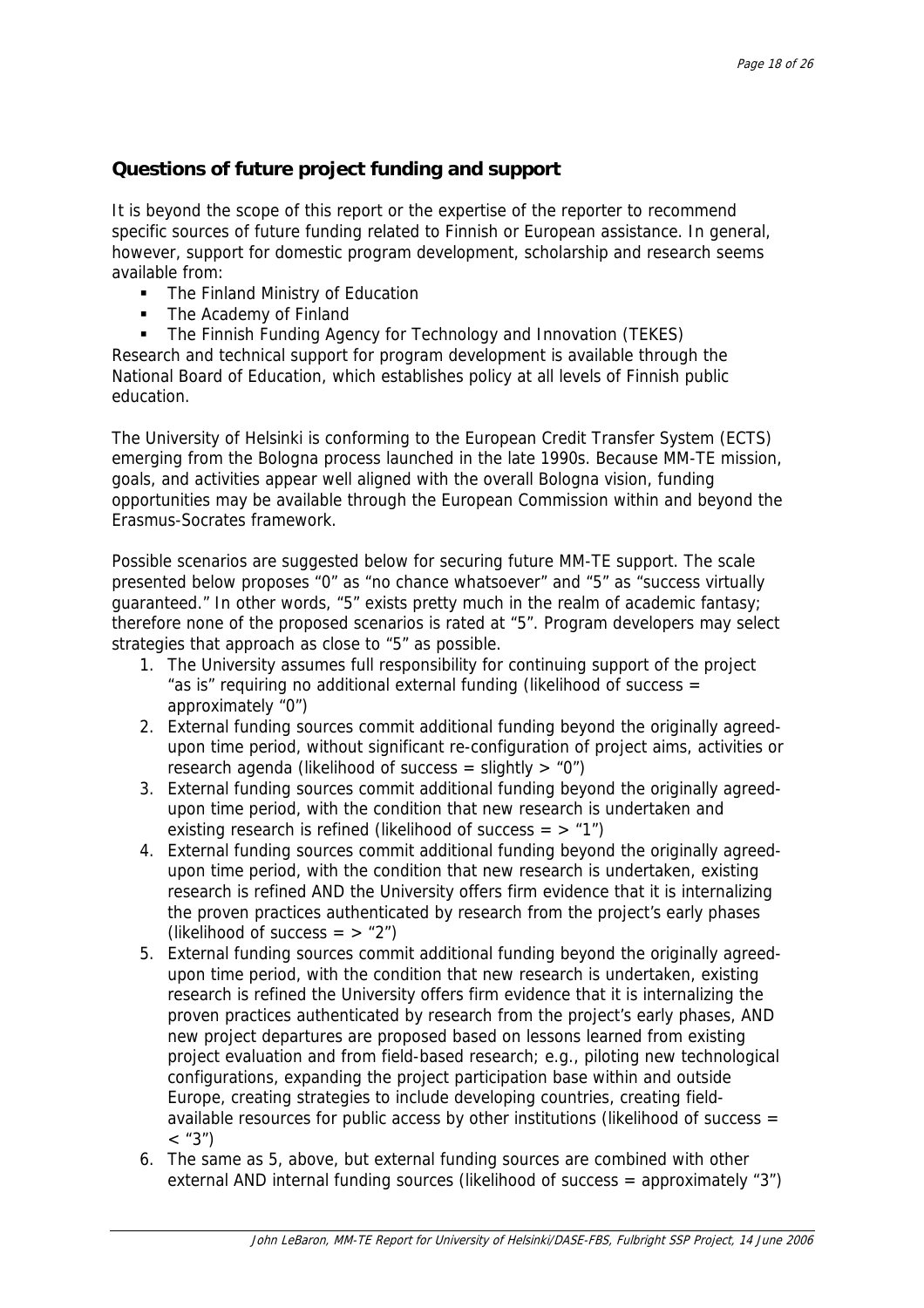7. The same as 5, above, but lessons learned from several existing projects are combined into a new organizational paradigm, with local commitment of resources during and beyond the term of external funding contracts (likelihood of success  $=$  < "4")

All of the scenarios above assume that the project, and its future plans support, and are supported by, the key institutional statements of vision, mission and strategic plan. (Please see discussion on this topic in the [previous section](#page-14-0) of this paper.) This document, therefore proposes action based on the relatively more likely scenarios 5-7, above.

European cooperation with US higher education is supported through the EC's [EU-US](http://ec.europa.eu/education/programmes/eu-usa/index_en.html)  [Higher Education and Vocational Training](http://ec.europa.eu/education/programmes/eu-usa/index_en.html) program (Atlantis). The concomitant Atlantis support in the USA is provided through the Washington-based Fund for the [Improvement of Post Secondary Education](http://www.ed.gov/programs/fipseec/index.html) (FIPSE). Finally, the [Finland Fulbright Center](http://www.fulbright.fi/) and the [US Center for the International Exchange of Scholars](http://www.cies.org/) (CIES) serve as information resources for Fulbright scholarships, exchanges, and cooperative agreement between Finland and its potential partner institutions in the USA.

[EU higher education cooperation with Canada](http://ec.europa.eu/education/programmes/eu-canada/call_en.html) appears to be suspended for 2006, but may be reinstated in 2007. Past projects cover a wide range of fields, including business, engineering, health, law, agriculture, communications, education, and environmental studies. Each project is carried out through a transatlantic consortium partnership comprised of at least six institutions. In Canada, this program is called the [Canada-](http://www.hrsdc.gc.ca/en/hip/lld/lssd/iam/european/purpose.shtml)[European Union Program for Co-operation in Higher Education and Training](http://www.hrsdc.gc.ca/en/hip/lld/lssd/iam/european/purpose.shtml). Senior professional staff at the Finland Fulbright Centre suggested the following Canadian organizations as possible resources for cross-border cooperation:

- [Association of Universities and Colleges of Canada](http://www.aucc.ca/index_e.html)
- [Natural Sciences and Engineering Research Council of Canada](http://www.nserc.ca/)
- [Social Sciences and Humanities Research Council of Canada](http://www.sshrc.ca/)

Project cooperation within and outside Europe might be promoted by an association with the [European Distance and E-Learning Network](http://www.eden-online.org/eden.php) (EDEN), headquartered since 1997 at Hungary's Budapest University of Technology and Economics and/or the **European** [Association for Distance Learning](http://www.eadl.org/) (EADL) located in the Netherlands. Both organizations promote cooperation among their member institutions and individuals. EDEN actively supports the new scholarly journal, [The European Journal of Open Distance and E](http://www.eurodl.org/)-[Learning](http://www.eurodl.org/). EDEN might serve as a viable medium for professional networking. Its institutional membership includes prominent universities worldwide, including North America (e.g., Canada's Athabaska University), developing nations, and Europe (e.g., the University of Helsinki Open University).

Since one possible avenue of growth is the internationalization of MM-TE in the developing world, an interview was conducted with Dr. Jyrki Pulkkinen of the Finland Foreign Ministry (FFM) on Tuesday, 23 May, 2006. Dr. Pulkkinen spoke on behalf of himself (responsible for e-society FFM technical assistance) and on behalf of Mr. Jussi Karakoski (responsible for education). Dr. Pulkkinen made clear that the FFM provides advice and technical assistance to Finnish educational bodies seeking to design educational partnerships in developing countries, especially in Africa. Moreover, the Ministry helps match Finnish institutions with potential foreign partners based on developmental interests.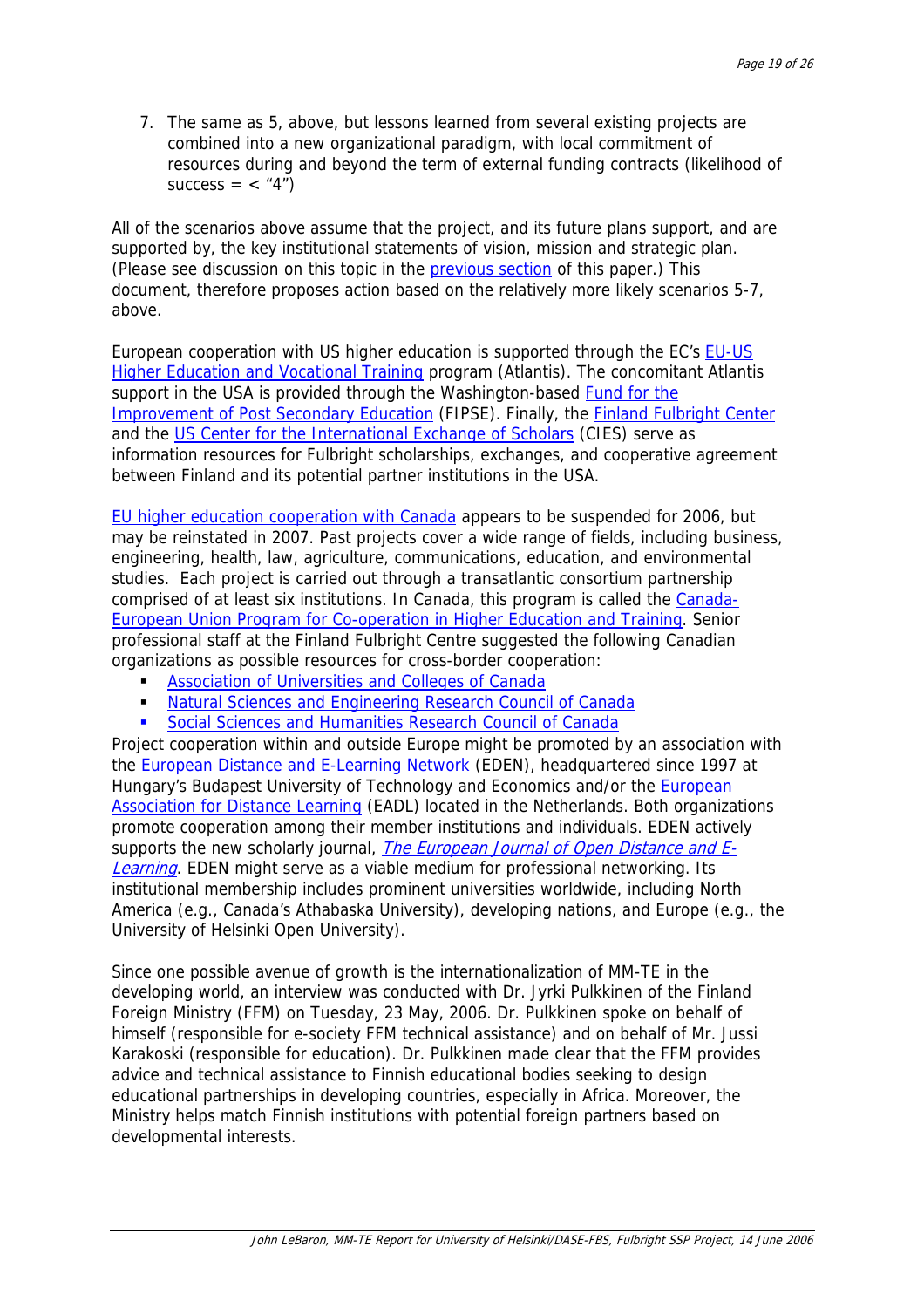Dr. Pulkkinen stressed that the FFM is not a funding conduit in its own right, but rather works collaboratively with project developers in proposal preparation to third-party funding agencies. One such agency is the Finnish Center for International Mobility (CIMO) [North-South Higher Education Network Programme](http://www.cimo.fi/Resource.phx/cimo/services/northsouth.htx) that explicitly supports student and teaching exchanges between Finnish universities and the targeted countries. He suggested that the [Academy of Finland](http://www.aka.fi/index.asp?id=eb9a8e15a46244d989ac56c132e8d13a) holds a particular interest in Universitysponsored research in the developing world. Through its [Mundus Program](http://ec.europa.eu/education/programmes/mundus/index_en.html) for collaboration on masters' courses, the European Commission supports third-country student attendance at European institutions and development partnerships with third countries, principally but not exclusively, in the developing world.

Dr. Pulkkinen also indicated that Finnish embassies abroad occasionally support crossborder collaborations, especially with NGOs, but also with universities when suitable. FFM assistance with such initiatives is best secured by approaching the appropriate regional or country desks of the Ministry. These offices sometimes help Finnish institutions coordinate with the foreign ministries of other European Union countries.

### **Summary**

This report intended to examine the University of Helsinki MM-TE program in the light of its current status and its future needs. This analysis is particularly timely in view of the impending end of the current external Ministry of Education funding cycle.

Following a program description, this report examined the conceptual foundations of MM-TE, the overarching mission and strategy of the Department, Faculty and University, and the relationships between program and institutional strategy. From the researcher's external perspective, suggestions have been made about potential reconceptualization, considering relevant literature on research and practice. A major goal of this research has been to consider what course of action presents itself for the future development of MM-TE, as it integrates with the Department's core teacher education agenda, and as it seeks fresh programmatic departures with new sources of support. Finally, alternatives have been presented for a project reconceptualization and growth, with a discussion of strategies for securing the funds to support whatever new direction the project chooses to take.

The researcher is grateful for the excellent, helpful cooperation so generously accorded by several personnel in and outside the University of Helsinki. Contributions of time for personal interviews or written communication are recognized at the end of this report. In addition, access was provided to numerous articles, reports and internal documents relevant to this research. In particular, the researcher thanks Dr. Heikki Kynäslahti, MM-TE Program Director, without whose guidance and support this report would have neither context nor value.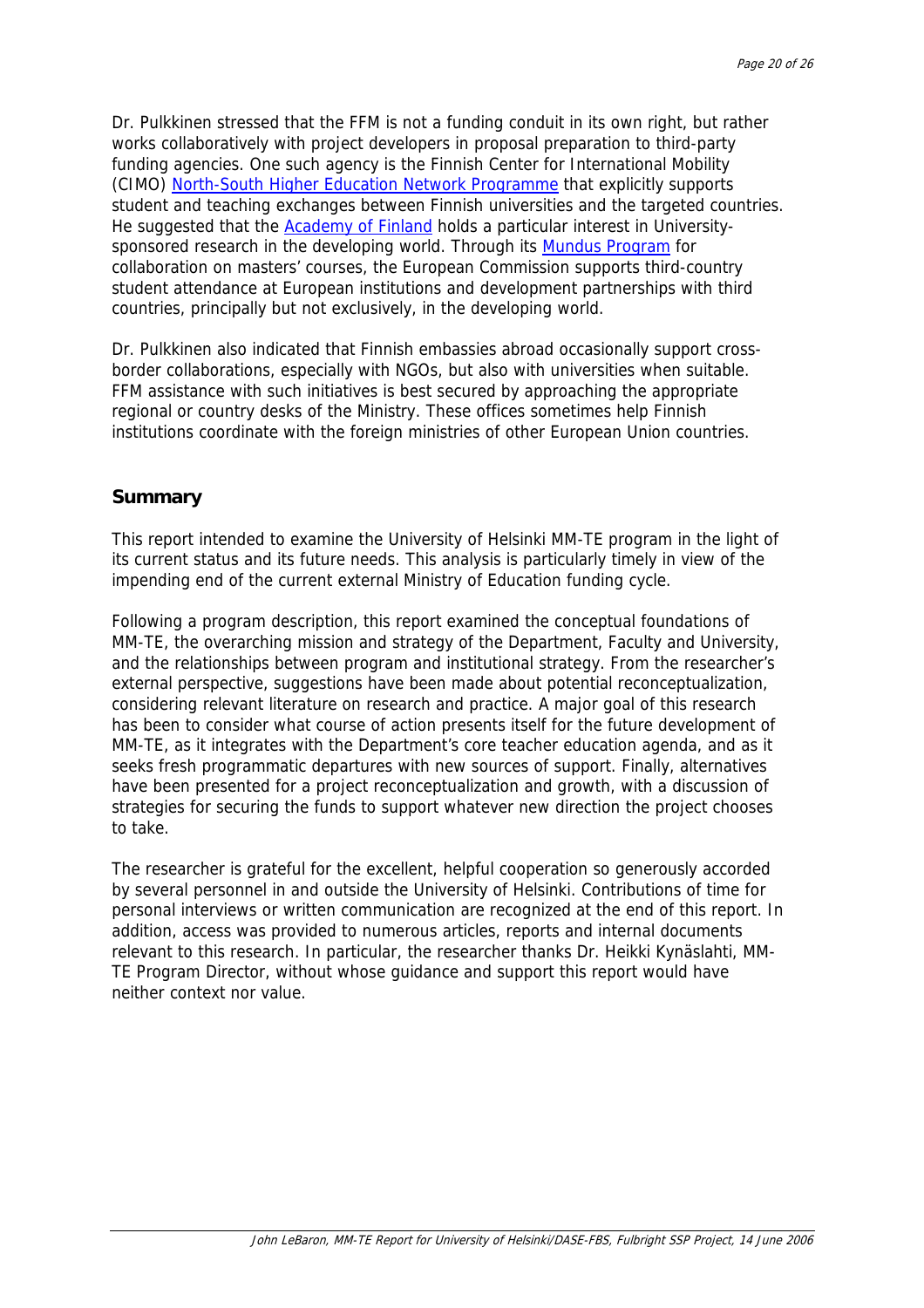## **References**

Anderson, T. (1999). "Utilizing disruptive technologies in the university: Confessions of an agent provocateur." Edmonton AB, Canada: University of Alberta. Originally available online at<http://www.atl.ualberta.ca/papers/using-disruptive-tech.htm>. Retrieved 2 August 2003. Now available by subscription at <http://dl.aace.org/4213>.

Bengtsson, J. (1995). What is reflection: On reflection in the teaching profession and teacher education. Teachers and Teaching, 1 (1) 23-32.

Bengtsson, J. (2003). "Possibilities and limits of self-reflection in the teaching profession," Studies in Philosophy and Education, 22 (3/4) 295-316.

Bok, D. (2005, 18 December). "Are colleges failing: Higher education needs new lesson plans," The Boston Globe. Available online at [http://www.boston.com/news/education/higher/articles/2005/12/18/are\\_colleges\\_failing](http://www.boston.com/news/education/higher/articles/2005/12/18/are_colleges_failing/?page=1) [/?page=1](http://www.boston.com/news/education/higher/articles/2005/12/18/are_colleges_failing/?page=1). Retrieved 25 May 2006.

Bruner, J. (1986). Actual Minds, Possible Worlds. Cambridge, MA: Harvard University Press.

Drucker, P. (2001, 1 November). "The next society." The Economist. Available online at [http://www.economist.com/surveys/displayStory.cfm?story\\_id=770819](http://www.economist.com/surveys/displayStory.cfm?story_id=770819). Retrieved, 4 June 2006.

Economist, The (2006, 23 May). Back to school: Some remedial lessons are needed for European leaders," The Economist. Available online at [http://www.economist.com/World/europe/PrinterFriendly.cfm?story\\_id=5655172.](http://www.economist.com/World/europe/PrinterFriendly.cfm?story_id=5655172) Retrieved 18 April 2006.

European Commission (2006). Tuning Educational Structures in Europe. Available online at http://ec.europa.eu/education/policies/educ/tuning/tuning\_en.html#. Retrieved 24 May 2006.

European Commission (2006). ECTS - European Credit Transfer and Accumulation System. Available online at [http://ec.europa.eu./education/programmes/socrates/ects/index\\_en.html.](http://ec.europa.eu./education/programmes/socrates/ects/index_en.html) Retrieved 24 May 2006.

Fendler, L. (2003) "Teacher reflection in a hall of mirrors: Historical influences and political reverberations." Educational Researcher, 32 (3) 16-25. Available online at [http://www.aera.net/uploadedFiles/Journals\\_and\\_Publications/Journals/Educational\\_Res](http://www.aera.net/uploadedFiles/Journals_and_Publications/Journals/Educational_Researcher/3203/3203_Fendler.pdf) [earcher/3203/3203\\_Fendler.pdf.](http://www.aera.net/uploadedFiles/Journals_and_Publications/Journals/Educational_Researcher/3203/3203_Fendler.pdf) Retrieved 29 May 2006.

Finland Ministry of Education (1999-2006). *Education: The Bologna Process*. Available online at<http://www.minedu.fi/minedu/education/bolognaprocess.html>. Retreived 24 May 2006.

Finland National Board of Education (2005). Weakest students raise Finland to the top in PISA. Available online at [http://www.oph.fi/english/page.asp?path=447,488,42774.](http://www.oph.fi/english/page.asp?path=447,488,42774) Retrieved 29 May 2006.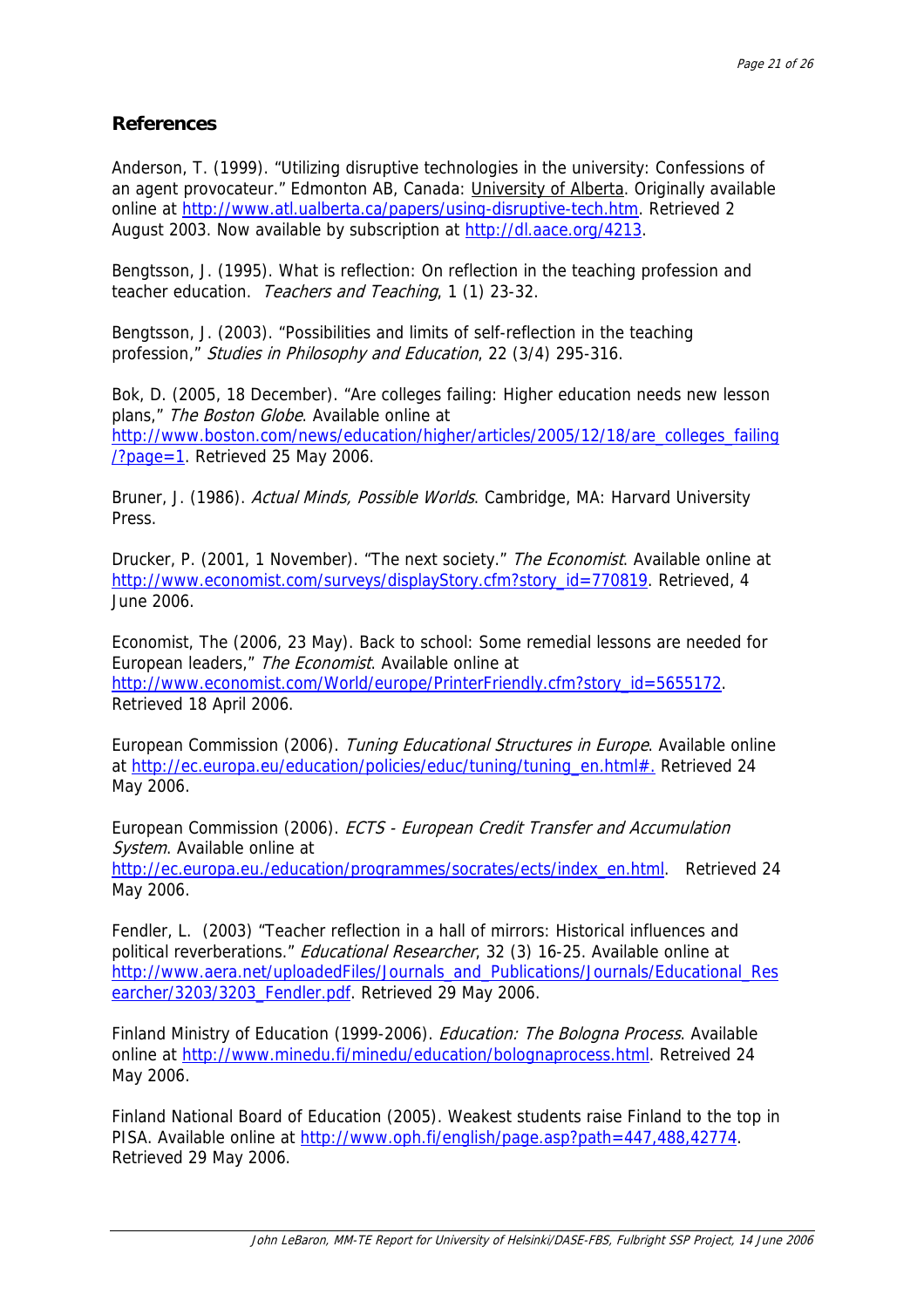Finnish Virtual University (2006, March-April). "Virtual University to conclude project stage – and to step up the speed." FVU Newsletter. Available online at [http://www.virtuaaliyliopisto.fi/?node=vy\\_svy\\_tiedote\\_0604\\_eng.](http://www.virtuaaliyliopisto.fi/?node=vy_svy_tiedote_0604_eng) Retrieved 29 May 2006.

Gerbic, P. (2005). Chinese Learners and Computer Mediated Communication: Balancing Culture, Technology, and Pedagogy. Paper presented at the 2005 Annual Conference of the Australasian Society for Computers in Learning in Tertiary Education. Available online at [http://www.ascilite.org.au/conferences/brisbane05/blogs/proceedings/27\\_Gerbic.pdf](http://www.ascilite.org.au/conferences/brisbane05/blogs/proceedings/27_Gerbic.pdf). Retrieved 5 June 2006.

Jones, M.G. (1998) Creating Engagement in Computer-Based Learning Environments. Available online at [http://itech1.coe.uga.edu/itforum/paper30/paper30.html.](http://itech1.coe.uga.edu/itforum/paper30/paper30.html) Retrieved 22 September 2003.

Kassop, M. (2003, May/June). "Ten ways online education matches, or surpasses, faceto-face learning." The Technology Source. Originally available online at [http://ts.mivu.org/default.asp?show=article&id=1034;](http://ts.mivu.org/default.asp?show=article&id=1034) archived at [http://technologysource.org/article/ten\\_ways\\_online\\_education\\_matches\\_or\\_surpasses\\_f](http://technologysource.org/article/ten_ways_online_education_matches_or_surpasses_facetoface_learning/) [acetoface\\_learning/](http://technologysource.org/article/ten_ways_online_education_matches_or_surpasses_facetoface_learning/). Retrieved 21 May 2006.

Kearsley, G. & Schneiderman, B. (1999). Engagement theory: A framework for technology-based teaching and learning. Available online at <http://home.sprynet.com/~gkearsley/engage.htm>. Retrieved 6 June, 2002.

Kernaghan, A. (2005). Is the Reflective Practitioner Model an Impractical Theory? Paper presented at the Queen's University Conference on Reflective Practice in Essential Skills, Belfast, UK**.** Available online at

<http://www.qub.ac.uk/schools/EssentialSkills/filestore/Filetoupload,14115,en.doc>. Retrieved 30 May 2006.

Killion, J. (2000). "Log on to learn: To reap benefits of online staff development, ask the right questions," Journal of Staff Development, 21 (3). Available online at [http://www.nsdc.org/library/publications/jsd/jkillion231.cfm.](http://www.nsdc.org/library/publications/jsd/jkillion231.cfm) Retrieved 30 May 2006.

Knowles, M. (1984). The Adult Learner: A Neglected Species (3rd Ed.). Houston, TX: Gulf Publishing.

Knowles, M. (1984). Andragogy in Action. San Francisco: Jossey-Bass.

Koory, M.A., (2003). "Differences in learning outcomes for the online and F2F versions of 'an introduction to Shakespeare'." Journal of Asynchronous Learning Networks, 7 (2), pp. 18-35. Available online at

[http://www.aln.org/publications/jaln/v7n2/pdf/v7n2\\_koory.pdf. Retrieved](http://www.aln.org/publications/jaln/v7n2/pdf/v7n2_koory.pdf. Retrieved 18 January 2004) 18 January [2004](http://www.aln.org/publications/jaln/v7n2/pdf/v7n2_koory.pdf. Retrieved 18 January 2004).

Korthagen, F.A.J. & Wubbels, T. (1995). "Characteristics of reflective practitioners: Towards an operationalization of a concept of refection," Teachers and Teaching: Theory and Practice, 1 (1), 51-72.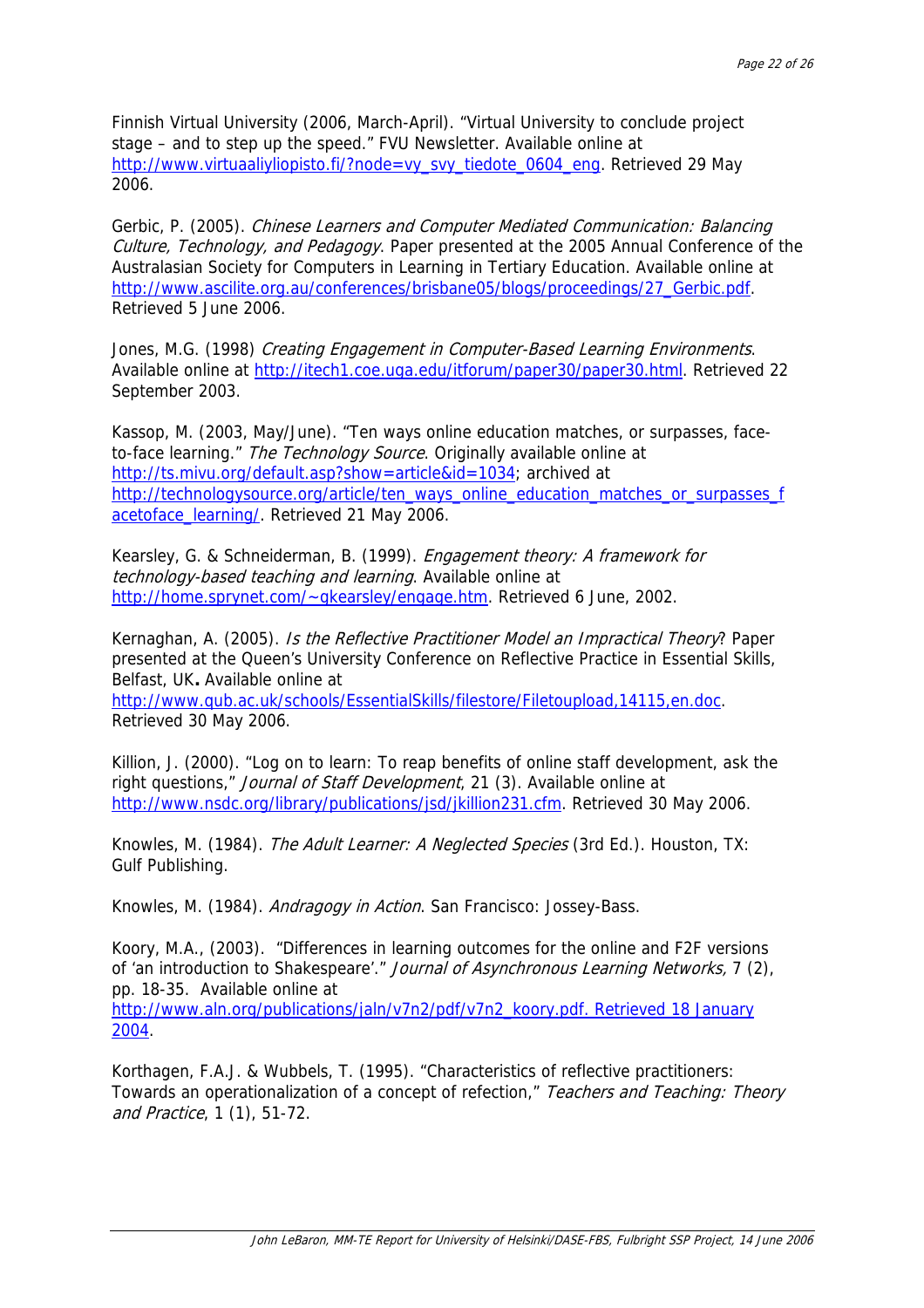Krokfors, L., Jyrhämä, R., Kynäslahti, H., Toom, A., Maaranen, K., and Kansanen, P. (2006). "Working while teaching; Learning while working: Students teaching in their own class," Journal of Education for Teaching, 32 (1), 21-36.

Kynäslahti, H., Krokfors, L., Kansanen, P., Maarenen, K., Jyrhämä, R., and Toom, A. (2006). "The multimode programme as a variation of research-based teacher education," Teaching and Teacher Education, 22 (2006), 246-256.

Kynäslahti, H. (2006). Conceptualizing Multimode Teacher Education on the Basis of Equivalent Ideas. Unpublished manuscript. Helsinki: Department of Applied Sciences of Education, University of Helsinki.

Lavonen, J., Lattu, M., Juuti, K. and Meisalo, V. (2006). "Strategy-based development of teacher educators' ICT competence through a co-operative staff development project." European Journal of Teacher Education, 29 (2) 241-265.

LeBaron, J. and Santos, I. (2005). "Authentic Engagement of Adult Learners in Online Learning." MountainRise 2 (1). Available online at [http://facctr.wcu.edu/mountainrise/archive/vol2no1/html/authentic\\_engagement.html](http://facctr.wcu.edu/mountainrise/archive/vol2no1/html/authentic_engagement.html). Retrieved 29 May 2006.

LeBaron, J, and Miller, D. (2004). "The Teacher as 'Agent Provocateur:' Strategies to Promote Community in Online Course Settings." In Latomaa, T., Pohjonen, J., Pulkkinen, J., Ruotsalainen, M., (ed), eReflections: Ten years of educational technology studies at the University of Oulu. Oulun yliopiston kasvatustieteiden tiedekunnan elektronisia julkaisuja 3, 2004. Available online at [http://gse.uml.edu/lebaron/Oulu-](http://gse.uml.edu/lebaron/Oulu-TAPfinal_030922.pdf)[TAPfinal\\_030922.pdf.](http://gse.uml.edu/lebaron/Oulu-TAPfinal_030922.pdf) Retrieved 21 May 2006.

LeBaron, J., Pulkkinen, J. and Scollin, P. (2000). "Promoting cross-border communication in an international Web-based graduate course," Interactive Multimedia Electronic Journal of Computer Enhanced Learning, 2 (2). Available online at <http://imej.wfu.edu/articles/2000/2/01/index.asp.>Retrieved 2 June 2006.

Levine, M. (1998). "Professional development schools: More than a good idea," Teaching & Change, 6 (1) 8-20.

Levine, M. (2002). "Why invest in professional development schools?" *Educational* Leadership, 59 (6) 65.

Meisalo, V., Lavonen, J. and Juuti, K. (2006). "Web-based interaction of unqualified primary teachers as off-campus students." International Journal of Web Based Communities, 2 (1), pp. 58-69. Available by subscription online at <http://www.inderscience.com/offer.php?id=8615>. Retrieved 30 May 2006.

Moore, M.G. (1973). "Towards a theory of independent learning and teaching," Journal of Higher Education, 44 (9), 661-679

Moore, M.G. (1989). "Three types of interaction," The American Journal of Distance Education, 3 (2), 1-6.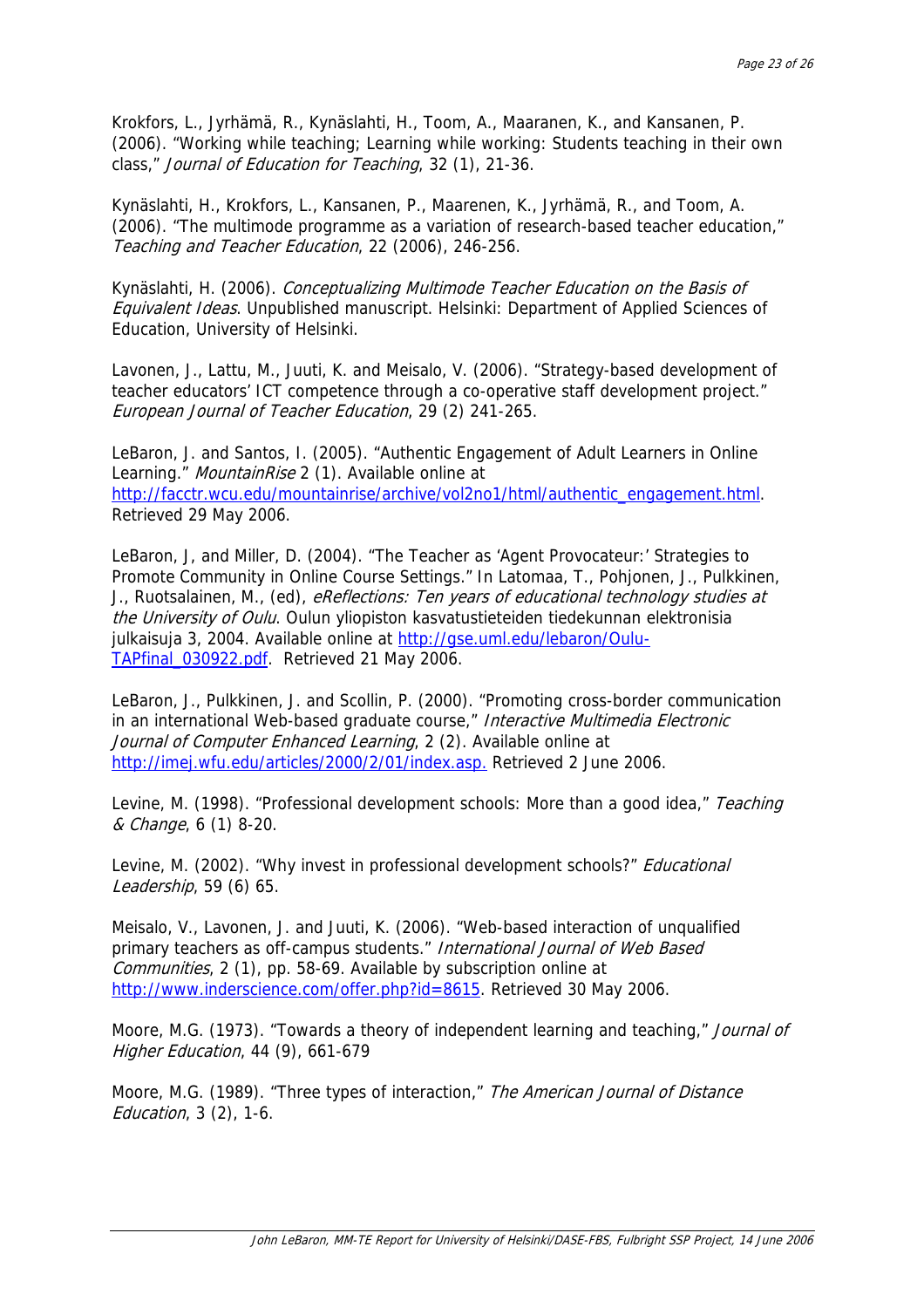National Council for the Accreditation of Teacher Education (2006). Professional Development Schools (PDS). Available online at [http://www.ncate.org/public/pdsWelcome.asp.](http://www.ncate.org/public/pdsWelcome.asp) Retrieved 29 May 2006.

Organisation for Economic Co-operation and Development (2004). First Results from PISA 2003. Paris: OECD. Available online at <http://www.oecd.org/dataoecd/1/63/34002454.pdf>. Retrieved 17 May 2006.

Peña-Shaff, J., and Nicholls, C. (2004). "Analyzing computer interactions and meaning construction in computer bulletin board discussions," Computers and Education, 42 (3), 243-265.

Schön, D. (1987). Educating the Reflective Practitioner. Paper presented to the American Educational Research Association, Washington, DC. Available online at [http://edu.queensu.ca/~russellt/howteach/schon87.htm.](http://edu.queensu.ca/~russellt/howteach/schon87.htm) Retrieved 29 May 2006.

Schön, D. (1987). Educating the reflective practitioner: Toward a New Design for Teaching and Learning in the Professions. San Francisco: Jossey-Bass.

Simonsen, M., Schlosser, C., and Hanson, D. (1999). "Theory of distance education: A new discussion," American Journal of Distance Education, 2 (3), 60-75.

Sloan, R., Thompson, M., and McLeran A. (2005). *EPIC 2015* (video). Tampa Bay, FL, US: Museum of Media History. Available online at [http://epic.makingithappen.co.uk/new](http://epic.makingithappen.co.uk/new-masterfs1.html)[masterfs1.html.](http://epic.makingithappen.co.uk/new-masterfs1.html) Retrieved 2 June 2006.

Smith, G.G., Ferguson, D., and Caris, M., (2001). "Teaching college courses online versus face-to-face." T.H.E. Journal Online. Available online at <http://www.thejournal.com/articles/15358>. Retrieved 21 May 2006.

Smith, M.K. (2002-2005). "Malcolm Knowles, informal adult education, self-direction and anadragogy," The encyclopedia of informal education. Available online at <http://www.infed.org/thinkers/et-knowl.htm>. Retrieved 24 May 2006.

Smith, M.K. (2001-2005). "Donald Schön: Learning, reflection and change," The encyclopedia of informal education. Available online at [http://www.infed.org/thinkers/et](http://www.infed.org/thinkers/et-schon.htm)[schon.htm](http://www.infed.org/thinkers/et-schon.htm). Retrieved 31 May 2006

Stepich, D.A. and Ertmer, P.A. (2003, September/October). "Building community as a critical element of online course design," *Educational Technology*, 43 (5) 33-43.

Teitel, L. (1997). "Changing Teacher Education Through Professional Development School Partnerships: A Five Year Follow-up Study," Teachers College Record, 99 (2) 311-334.

Teitel, L. (2003). The Professional Development Schools Handbook. Thousand Oaks, CA: Corwin Press.

Tella, S. (1998). "The poor relation of the education system: Aspects of distance education and open and distance learning." In Nummi, T., Rönjä, A. and Sariola, J. (eds). Virtuality and Digital Nomadism. Helsinki: University of Helsinki Department of Teacher Education.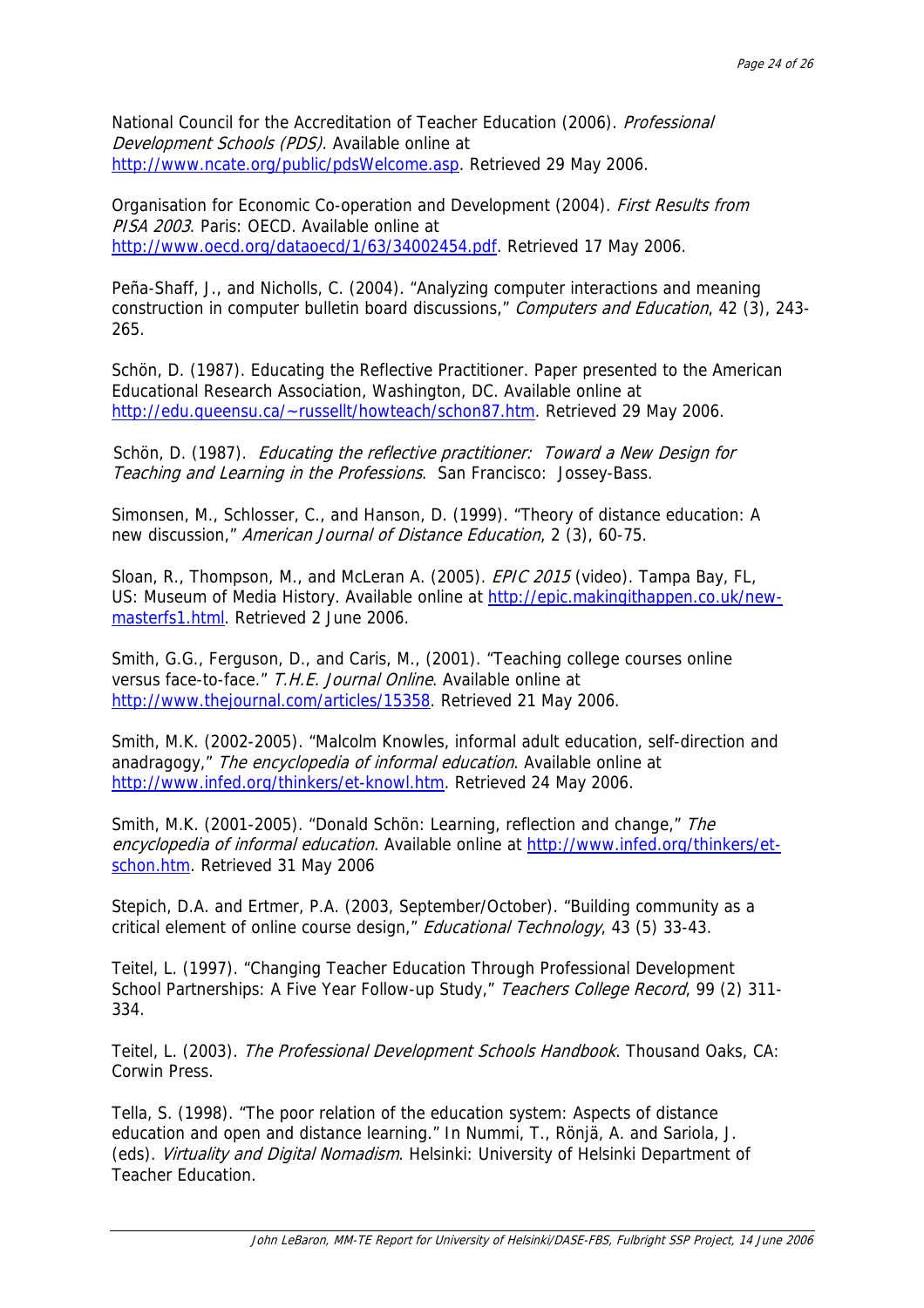Vygotsky, L. (1978). Mind in Society: The Development of Higher Psychological Processes. Cambridge, MA: Harvard University Press.

University of Helsinki (2003). Programme for Development of Teaching and Studies at the University of Helsinki, 2004-2006. Helsinki: Helsinki University Printing House.

University of Helsinki (2006). Strategic Plan of the University of Helsinki, 2007-2009. Helsinki: Konsistorin Hyväksysmä.

University of Helsinki (2003). Virtual University Strategy, 2003-2006. Helsinki: Helsinki University Printing House.

Woods, R. and Ebersole, S. (2003). "Becoming a 'communal architect' in the online classroom: integrating cognitive and affective learning for maximum effect in Web-Based learning." Journal of Distance Learning Administration, 4 (1) Available online at: [http://www.westga.edu/%7Edistance/ojdla/spring61/woods61.htm.](http://www.westga.edu/%7Edistance/ojdla/spring61/woods61.htm) Retrieved 9 April 2003.

> John LeBaron University of Helsinki Finland

> > 14 June 2006